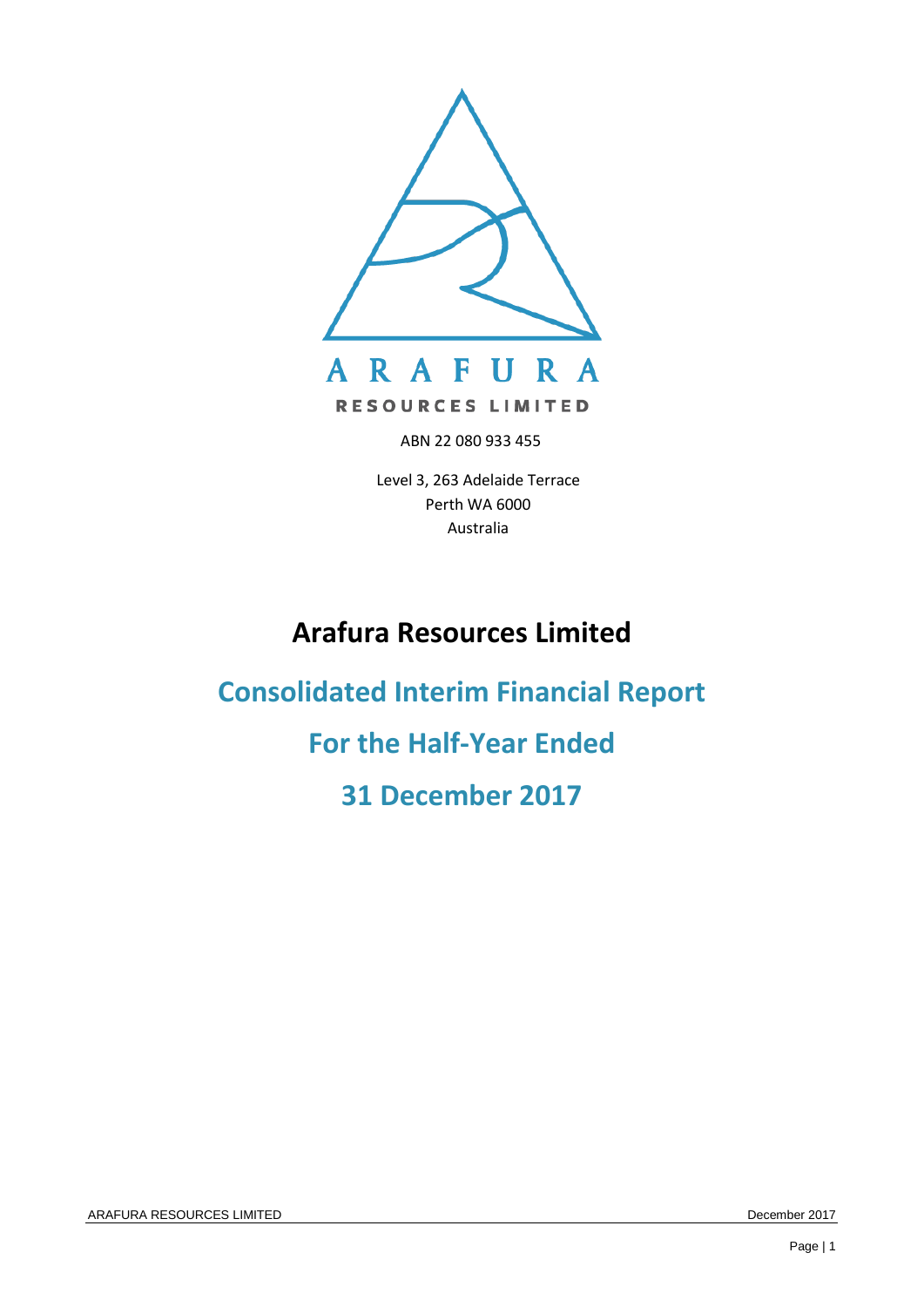# **CONTENTS**

|                                                                                                                                                                                                                                                                                                                                                                                | Page                           |
|--------------------------------------------------------------------------------------------------------------------------------------------------------------------------------------------------------------------------------------------------------------------------------------------------------------------------------------------------------------------------------|--------------------------------|
| Directors' report                                                                                                                                                                                                                                                                                                                                                              |                                |
| Auditors' independence declaration                                                                                                                                                                                                                                                                                                                                             |                                |
| Interim financial report<br>Consolidated statement of profit or loss and other comprehensive income<br>Consolidated statement of financial position<br>$\overline{\phantom{a}}$<br>Consolidated statement of changes in equity<br>$\overline{\phantom{a}}$<br>Consolidated statement of cash flows<br>Notes to the consolidated financial statements<br>Directors' declaration | 8<br>9<br>10<br>11<br>12<br>20 |
| Independent auditor's review report to members                                                                                                                                                                                                                                                                                                                                 | 21                             |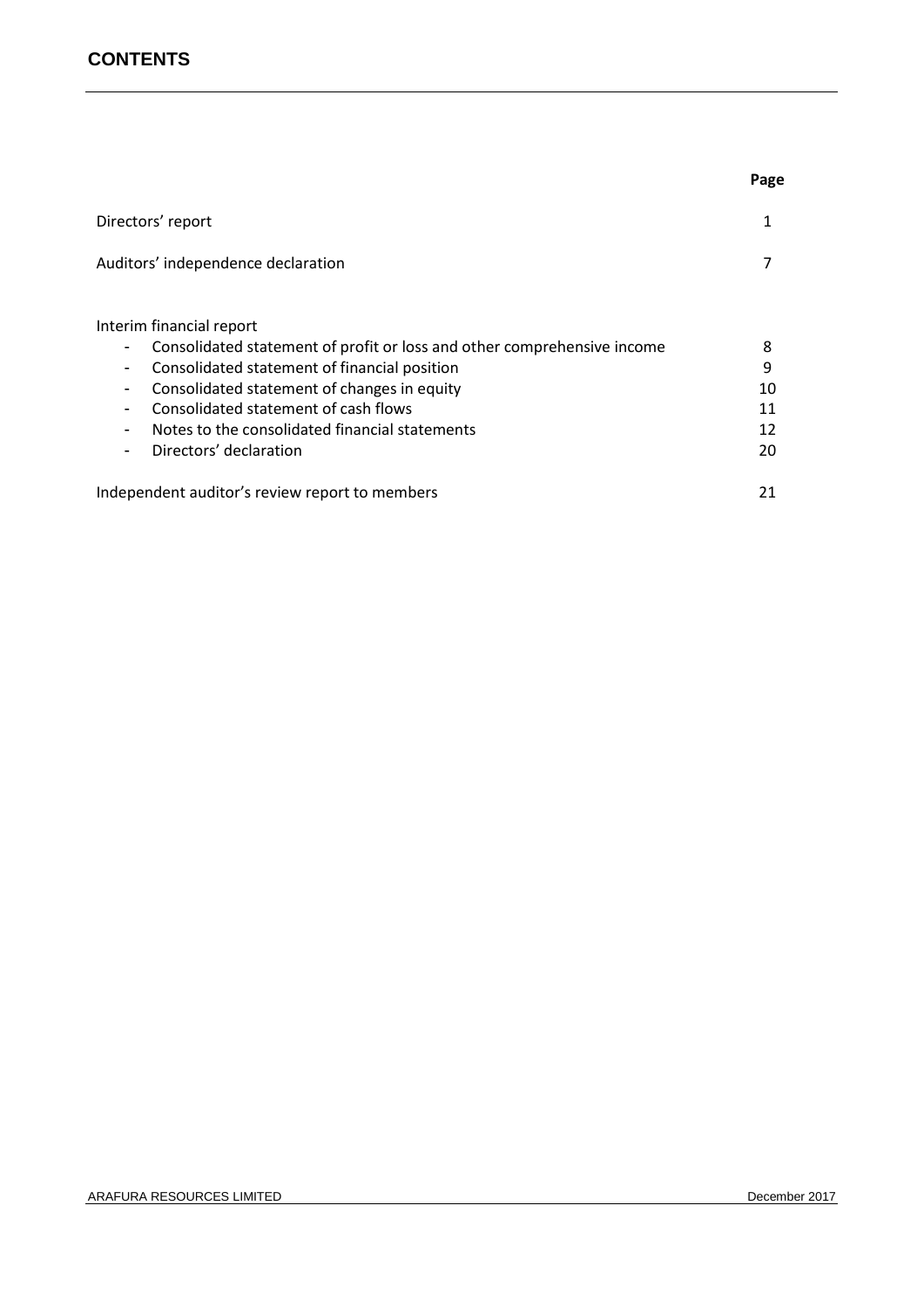Your Directors present their report on the consolidated entity (referred to hereafter as the Group) consisting of Arafura Resources Limited and the entities it controlled at the end of, or during, the half-year ended 31 December 2017.

## **Directors**

The following persons were Directors of Arafura Resources Limited during the half-year period and up to the date of this report.

I Kowalick C Tonkin T Grose Q Zhang M Southey\* G Lockyer

\*Mr Southey was appointed as a Non-Executive Director on the  $30<sup>th</sup>$  of January 2018.

## **REVIEW OF OPERATIONS**

During the six months ended 31 December 2017, Arafura incurred a net loss of \$1,529,480. When compared to the prior six months period loss of \$1,274,084, the main driver of the increase was related to an approximate \$200,000 reduction in the non-capitalised portion of the R&D rebate received in the current period. Arafura has succeeded in pursuing its target of reducing overhead and other non-project related expenditure over the past several years and due to the reductions made last financial year, the noncapitalised portion of the R&D rebate had fallen in line with those reductions made. Other related expenditure items were consistent with prior years, however from a financial position perspective, significant gains have been made.

In October 2017, the Company was able to secure approximately \$3,100,000 in capital from Institutional and Sophisticated/Professional Investors both domestic and abroad and receive approximately \$1,800,000 in R&D related rebates. These cash injections have been built on the back of successful piloting and environmental programs which continue to de-risk the Nolans Neodymium-Praseodymium (NdPr) Project and place the Company in a better position to take advantage of the upcoming supply deficit that is expected in the industry. Arafura's financial position allows it to rapidly advance toward Definitive Feasibility Study in 2018.

#### **REGULATORY APPROVALS – ENVIRONMENTAL IMPACT ASSESSMENT**

The Northern Territory Environment Protection Authority (NT EPA) has completed its environmental impact assessment for the Nolans NdPr project and recommends environmental approval subject to conditions regarding appropriate operational controls.

The completion of the NT EPA's assessment is a key milestone in Nolans' advancement towards a final investment decision.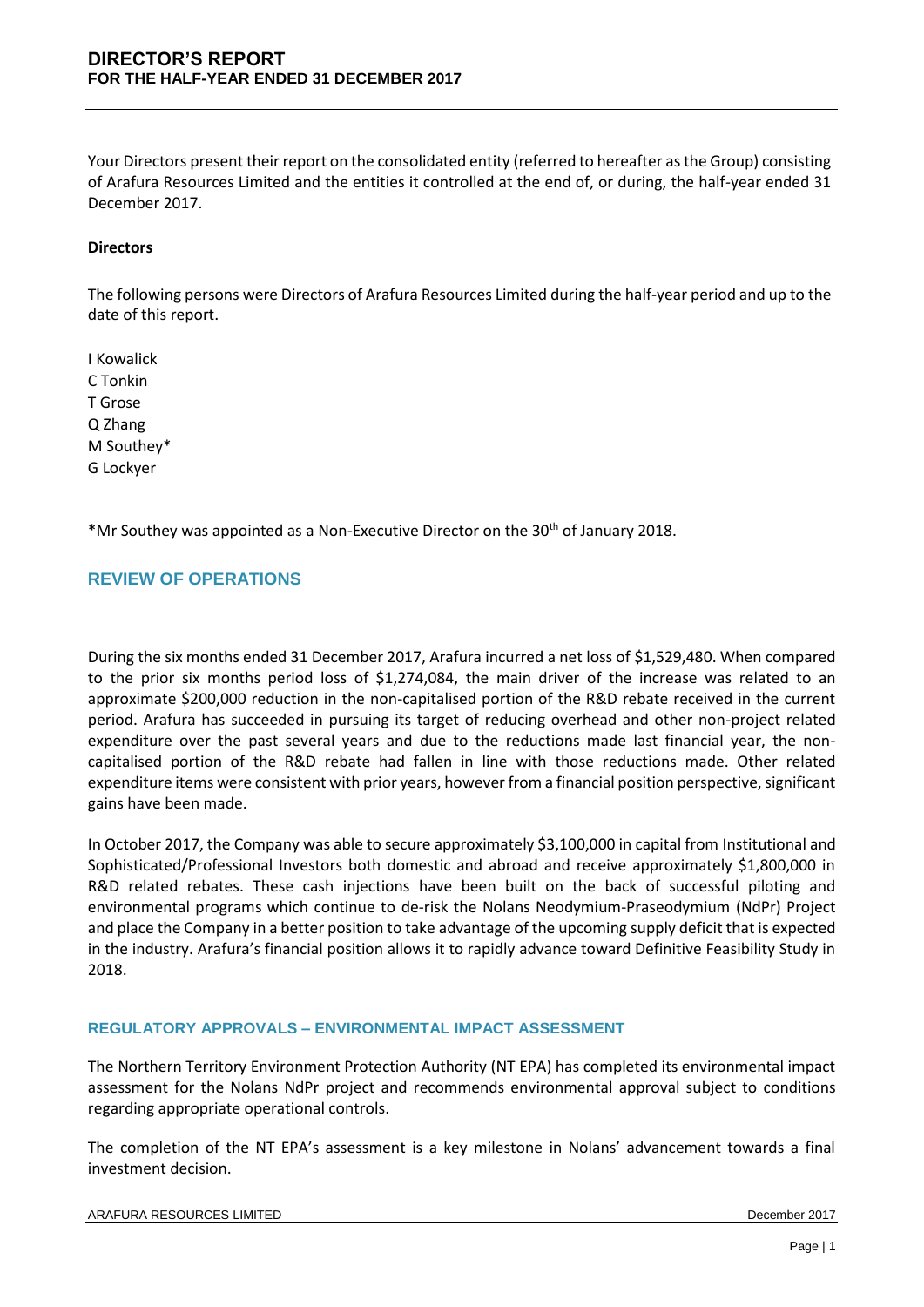#### **NOLANS PILOT PROGRAM**

During the half year Arafura advised that Phase 2 of flowsheet piloting (Figure 1) for its 100 per cent-owned Nolans NdPr project in the Northern Territory, which focused on the extraction of a saleable merchant-grade phosphoric acid (MGA) by-product from high-phosphate concentrate (HPC), had met with approval from independent phosphoric acid expert Prayon Technologies. This phase resulted in the production of NdPr-rich pre-leach residue (PLR) grading 11% total rare earth oxide (TREO), a rare earth recovery precipitate grading 34% TREO, an MGA product, and waste gypsum. Phosphate ( $P_2O_5$ ) and TREO losses to gypsum were around 12% and 3% respectively.

Arafura also completed Phase 3 bulk pre-leach piloting over a five-day period during July. The broad objectives of the program were to demonstrate its technical and operational viability, to process all available HPC to generate sufficient PLR for downstream piloting, and to obtain process and mechanical engineering design data for incorporation into the Nolans definitive feasibility study (DFS).

The first stage trials of Phase 4 sulfuric acid bake piloting were successfully concluded in October using Gouda paddle dryer technology. Preliminary metallurgical mass balance results indicated that 98.5% extraction of NdPr was achieved. Final planning for an expanded Phase 4 program, which is aimed at de-risking future commissioning and operation of the project's extraction plant flowsheet, is nearing completion, and the upscaled pilot plant is expected to be operated during March 2018.

Arafura is targeting completion of all pilot programs by the middle of 2018 which, together with the DFS, will put the Company in a position to make a final investment decision on the project by the end of 2018.



Figure 1. Nolans Pilot Program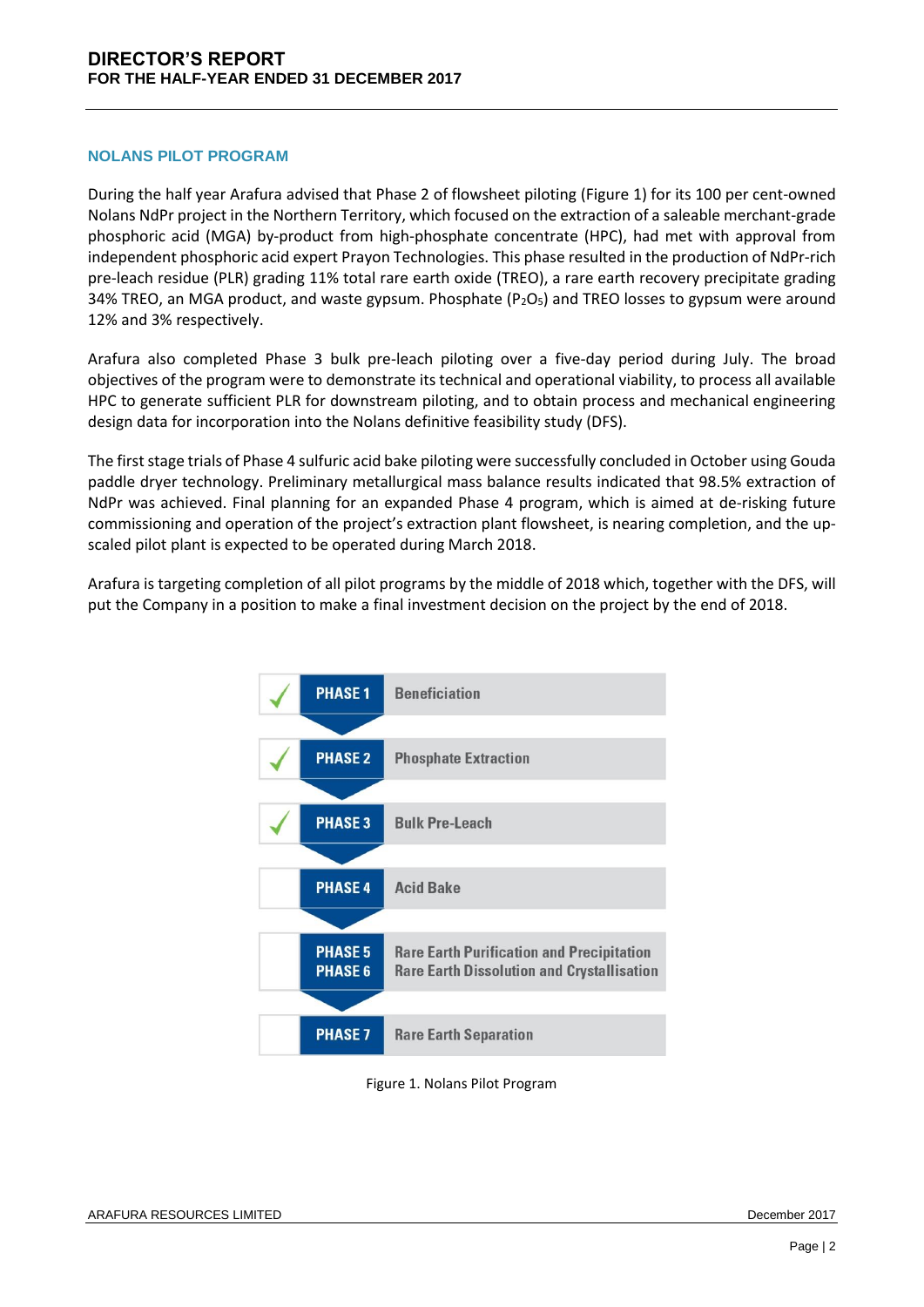#### **MINE PLANNING**

During the half year Arafura announced that mine planning work undertaken in advance of the Nolans DFS has established a mining inventory that could support more than 30 years of mining and processing at the project.

Arafura commissioned AMC Consultants (AMC) to undertake a mine planning study to understand the impact on the development of the project, after successes in the company's beneficiation, phosphate extraction and bulk pre-leach pilot plants demonstrated that processing of phosphate-rich material types in the Nolans Bore resource achieves high recoveries of NdPr and phosphate ( $P_2O_5$ ). The study by AMC reported a mining inventory and annual strategic (production) schedules that could allow Arafura to produce 14,000 tonnes of TREO per annum, including 3,600 tonnes of NdPr oxide annually, for a period of 34 years, at a steady-state beneficiation plant feed rate of 525,000 tonnes per annum for the first 11 years of operation (including preproduction).

The study did not consider 21 million tonnes of Inferred Mineral Resources in the analysis, nor did it consider approximately nine million tonnes of rare earths mineralisation from which lower metallurgical recoveries are predicted using the high-phosphate metallurgical process being piloted. Considering the abundance of phosphate-rich plant feed available, Arafura plans to prioritise this material for processing and recovery of NdPr.

## **EXPLORATION**

## **Jervois (Base and Precious Metals; Tungsten; Iron-Vanadium)**

Rox Resources Ltd (Rox) holds a 51 per cent interest in the base and precious metal rights on Arafura's EL 29701, located 280 kilometres north-east of Alice Springs. Arafura holds the residual 49 per cent interest, and Rox had previously elected to earn 70 per cent by spending an additional \$1 million on the tenement to December 2017. Rox has informed Arafura that it will not complete the Stage 2 earn-in expenditure and in accordance with the Farm-in Agreement a joint venture (Rox 51%; Arafura 49%) is being negotiated.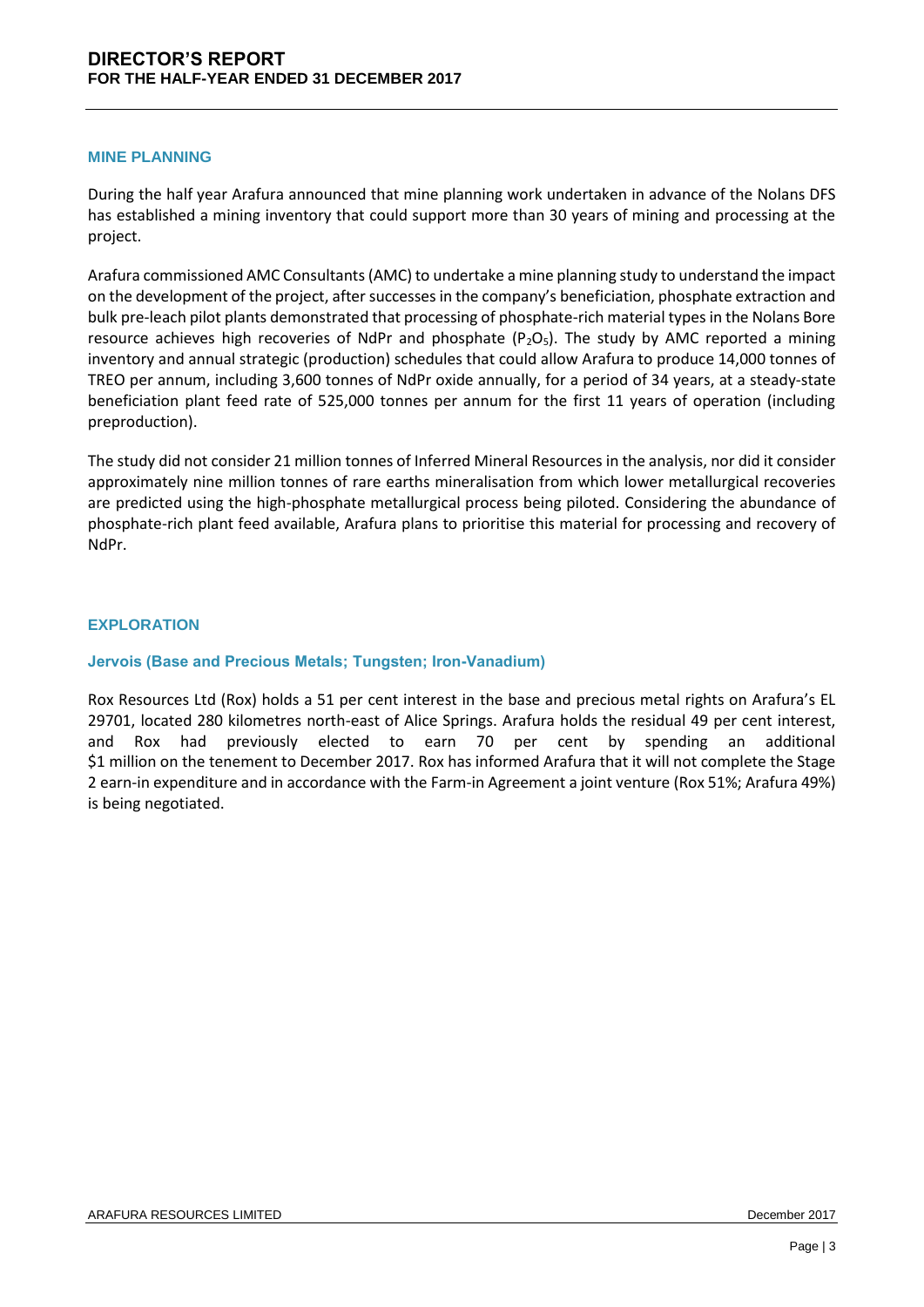#### **SEGMENT INFORMATION**

|                       | Segment expenditures |             | Segment revenues |                 | <b>Capitalised</b>       |                          | Segment results |                 |
|-----------------------|----------------------|-------------|------------------|-----------------|--------------------------|--------------------------|-----------------|-----------------|
|                       | 31-Dec-17<br>\$      | 31-Dec-16   | 31-Dec-17<br>\$  | 31-Dec-16       | 31-Dec-17<br>\$          | 31-Dec-16                | 31-Dec-17       | 31-Dec-16<br>\$ |
| Project<br>evaluation | (2,207,017)          | (1,262,471) | 1,173,986        | 905,760         | (1,033,031)              | (356,711)                | (1,033,031)     | (356, 711)      |
| <b>Exploration</b>    | (113, 968)           | (195, 658)  | -                | $\qquad \qquad$ | (113,968)                | (195, 658)               | (113, 968)      | (195, 658)      |
| <b>Unallocated</b>    | (2, 274, 999)        | (2,211,463) | 659,567          | 847,253         | $\overline{\phantom{a}}$ | $\overline{\phantom{a}}$ | (1,615,432)     | (1,364,210)     |
| Total(s)              | (4,595,984)          | (3,669,592) | 1,833,553        | 1,753,013       | (1, 146, 999)            | (552,369)                | (2,762,431)     | (1,916,579)     |

A summary of consolidated expenditures, revenues and results for the half-year by significant segments is set out below:

Segment results are adjusted earnings/(losses) before interest, tax, depreciation, share option expense gains/(losses) on disposals of assets and exchange rate gains/(losses). For reconciliation to loss before income tax refer to note 2.

#### **Project evaluation**

Expenditure incurred in this segment was primarily focussed on ongoing engineering analysis and beneficiation testwork and piloting to refine and confirm the Nolans project's flowsheet which precedes definition engineering, as well as environmental work programs supporting the completion of the supplement to the Nolans Environmental Impact Statement, which was lodged during the half year.

#### **Exploration**

Expenditure incurred in this segment was primarily used to maintain tenements. There has been a reduction on in-ground exploration due to several tenements being relinquished in order for Arafura to increase its focus on the Nolans Project.

#### **Unallocated**

Expenditure incurred was for corporate costs including legal, compliance, sales and marketing, business development, finance and commercial costs. The Company is continuing its efforts to save money in these areas where possible.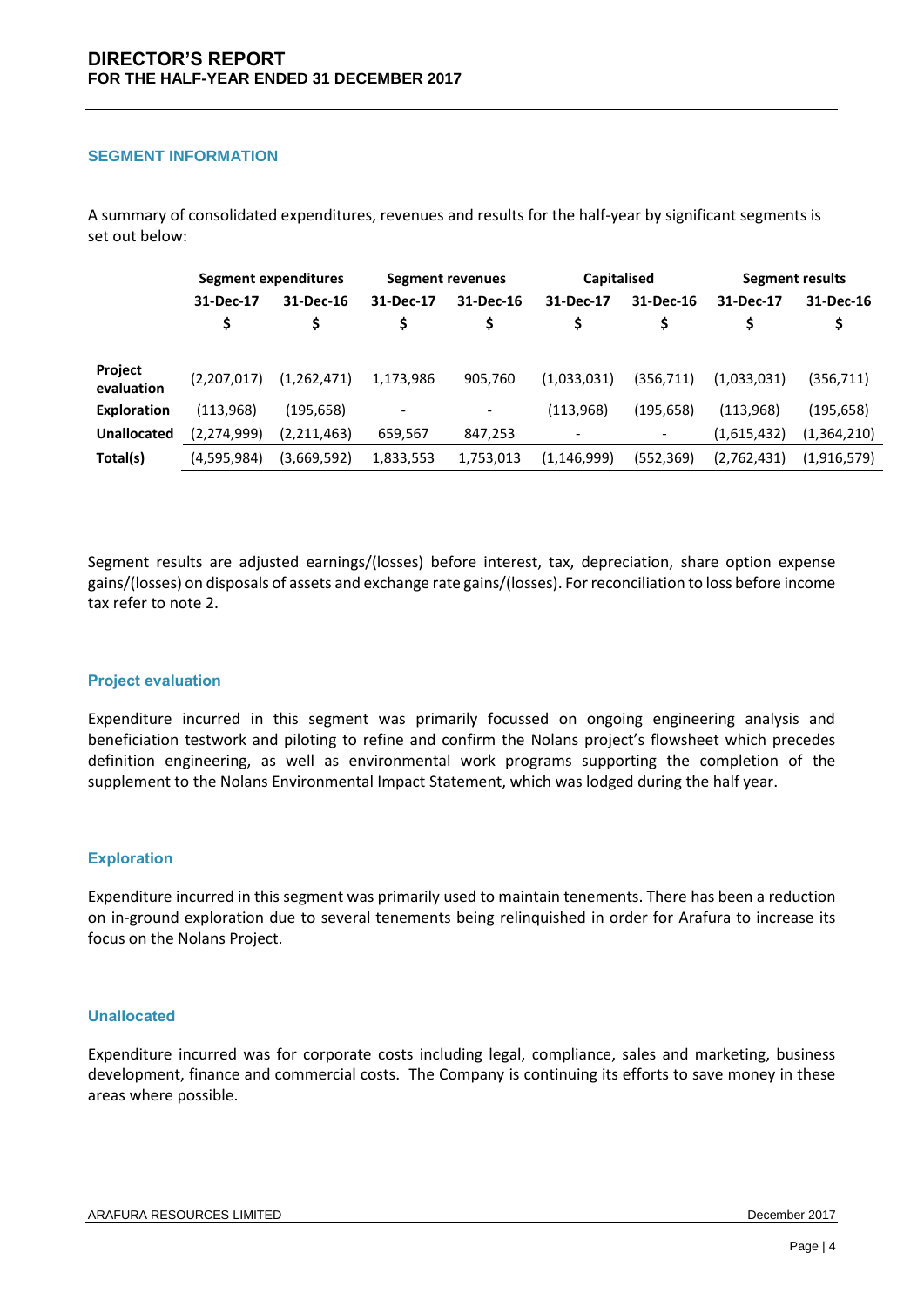## **EVENTS OCCURRING AFTER THE REPORTING DATE**

On the 30th of January 2018 Mark Southey was appointed as a Non-Executive Director of the Company.

There have been no other subsequent matters after the reporting date.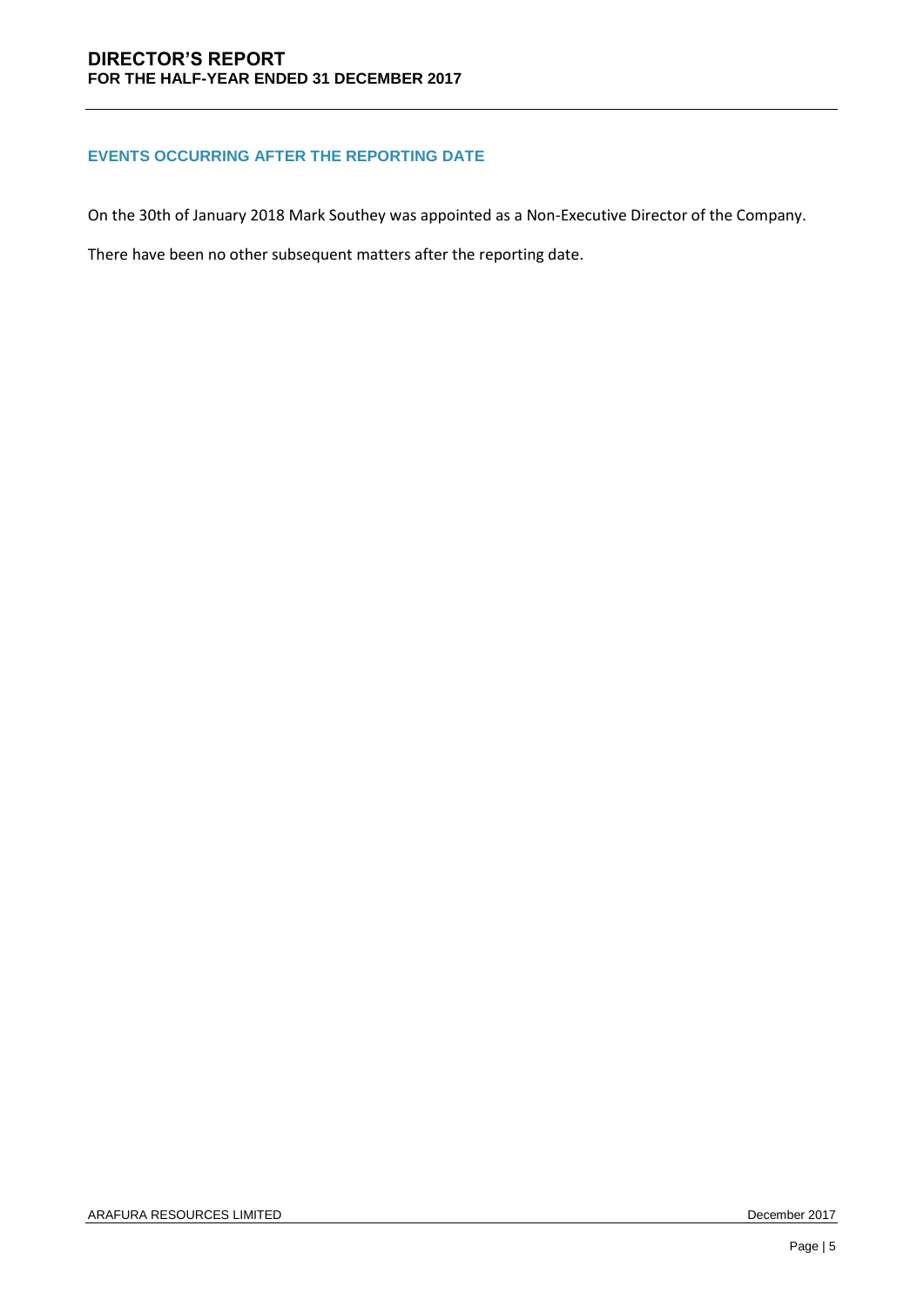## **AUDITORS' INDEPENDENCE DECLARATION FOR THE HALF-YEAR ENDED 31 DECEMBER 2017**

#### **Auditors' independence declaration**

A copy of the auditors' independence declaration as required under section 307C of the Corporations Act 2001 is set out on page 7.

Signed in accordance with a resolution of the Directors.

why.

**Gavin Lockyer** CEO & Managing Director

Perth 1 March 2018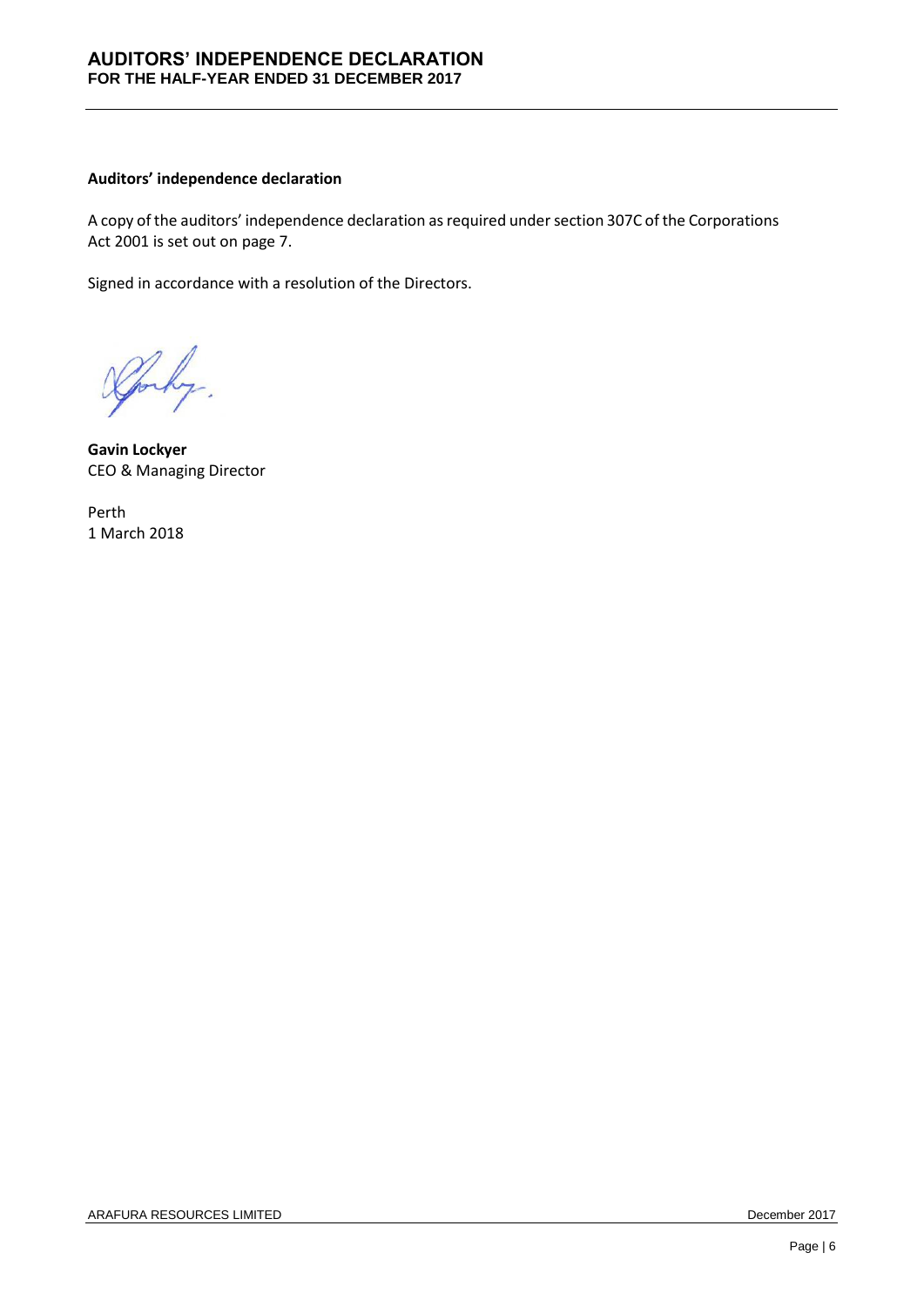

## **DECLARATION OF INDEPENDENCE BY JARRAD PRUE TO THE DIRECTORS OF ARAFURA RESOURCES LIMITED**

As lead auditor for the review of Arafura Resources Limited for the half-year ended 31 December 2017, I declare that, to the best of my knowledge and belief, there have been:

- 1. No contraventions of the auditor independence requirements of the *Corporations Act 2001* in relation to the review; and
- 2. No contraventions of any applicable code of professional conduct in relation to the review.

This declaration is in respect of Arafura Resources Limited and the entities it controlled during the period.

Strue

**Jarrad Prue** Director

**BDO Audit (WA) Pty Ltd** Perth, 1 March 2018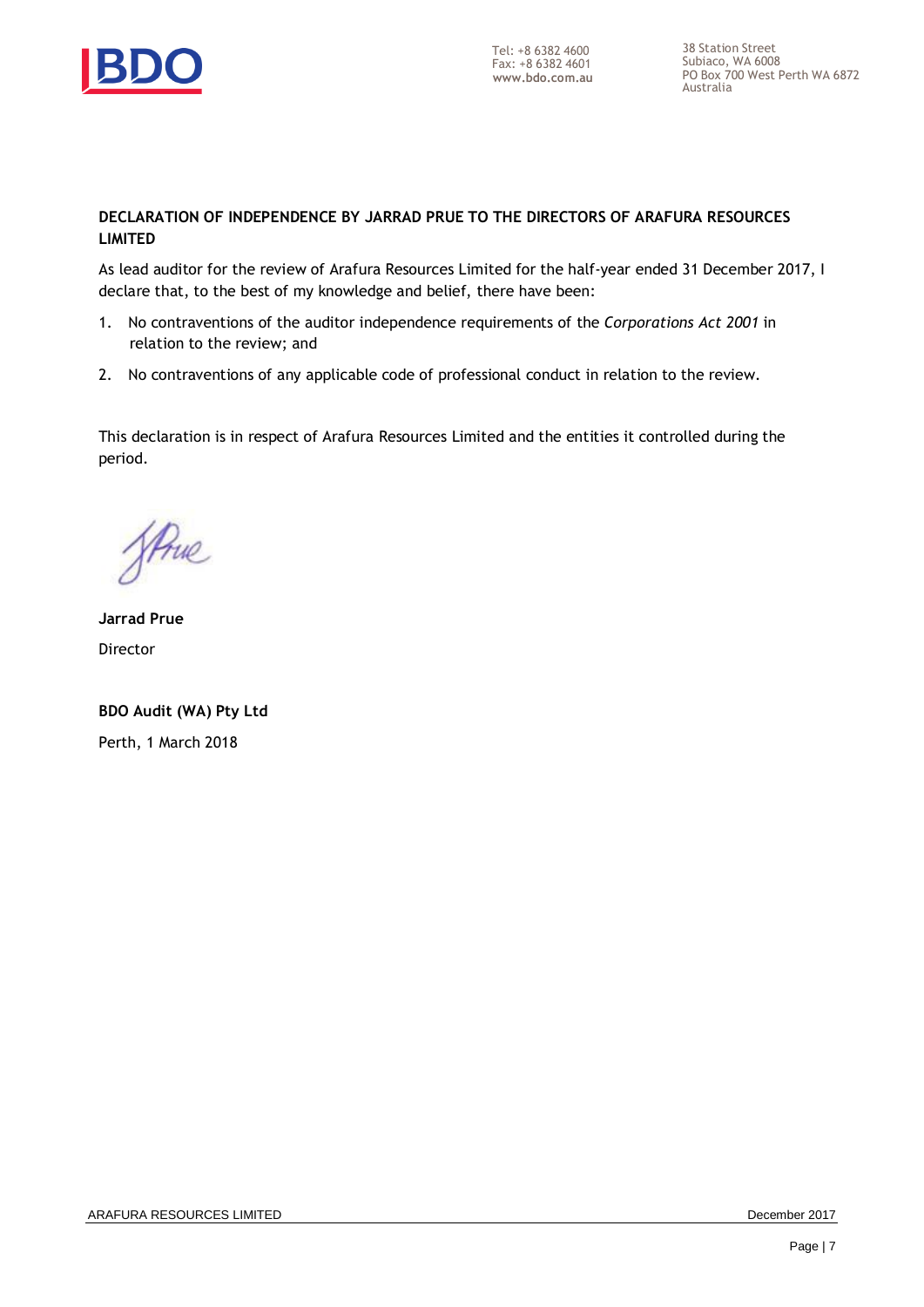|                                                                                                     |              | 31-Dec-17     | 31-Dec-16     |
|-----------------------------------------------------------------------------------------------------|--------------|---------------|---------------|
|                                                                                                     | <b>Notes</b> | \$            | \$            |
| Revenue from continuing operations                                                                  | 3            | 137,602       | 132,954       |
| Non-capitalised portion of R&D tax incentive rebate                                                 | 3            | 659,567       | 847,253       |
| Other income/ (loss)                                                                                | 3            | (65)          | 366           |
| Employee benefits expense                                                                           | 4            | (1, 125, 679) | (1, 144, 201) |
| Other expenses                                                                                      | 4            | (1, 163, 609) | (1,078,795)   |
| Depreciation and amortisation                                                                       | 4            | (27,074)      | (23, 982)     |
| Finance costs                                                                                       | 4            | (3,030)       | (2,774)       |
| Impairment of assets                                                                                | 4            | (7, 192)      | (4,905)       |
| Loss before income tax                                                                              |              | (1,529,480)   | (1, 274, 084) |
| Income tax benefit                                                                                  |              |               |               |
| Net (Loss) after income tax for the year                                                            |              | (1,529,480)   | (1, 274, 084) |
| Total comprehensive (loss) for the half year attributable<br>to owners of Arafura Resources Limited |              | (1,529,480)   | (1, 274, 084) |
|                                                                                                     |              |               |               |
| Loss per share attributable to owners of Arafura<br><b>Resources Limited</b>                        |              | <b>Cents</b>  | <b>Cents</b>  |
| Basic loss per share                                                                                |              | (0.3)         | (0.3)         |
| Diluted loss per share                                                                              |              | (0.3)         | (0.3)         |

The above consolidated statement of profit or loss and other comprehensive income should be read in conjunction with the accompanying notes.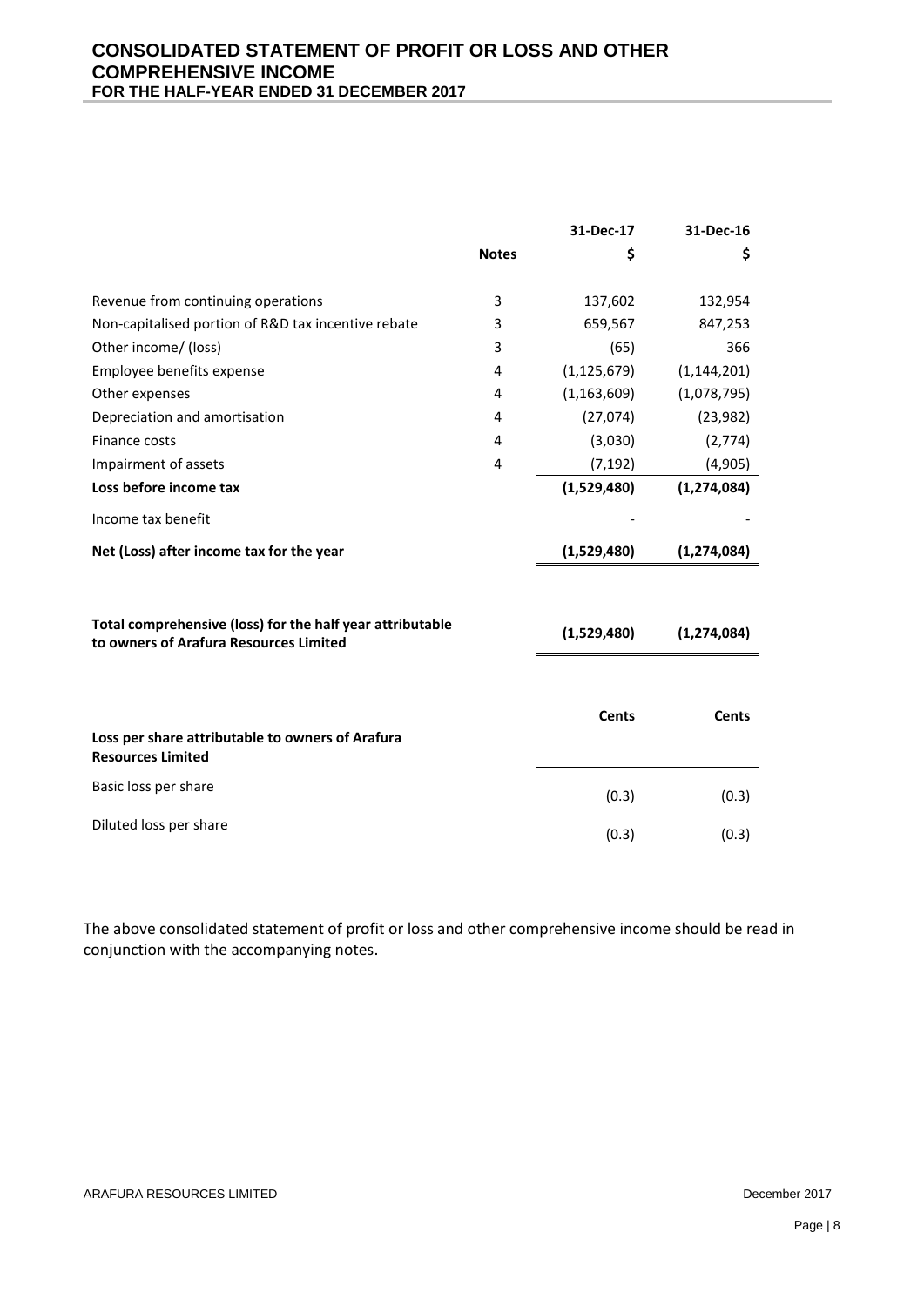|                                           |              | 31-Dec-17       | 30-Jun-17       |
|-------------------------------------------|--------------|-----------------|-----------------|
|                                           | <b>Notes</b> | \$              | \$              |
| <b>CURRENT ASSETS</b>                     |              |                 |                 |
| Cash and cash equivalents                 |              | 12,693,081      | 12,471,662      |
| Trade and other receivables               |              | 243,053         | 288,752         |
| <b>Total Current Assets</b>               |              | 12,936,134      | 12,760,414      |
|                                           |              |                 |                 |
| <b>NON-CURRENT ASSETS</b>                 |              |                 |                 |
| Property, plant and equipment             |              | 257,153         | 138,929         |
| Deferred exploration and evaluation costs | 6            | 90,891,607      | 89,751,800      |
| Other assets                              |              | 209,335         | 240,795         |
| <b>Total Non-Current Assets</b>           |              | 91,358,095      | 90,131,524      |
| <b>TOTAL ASSETS</b>                       |              | 104,294,229     | 102,891,938     |
|                                           |              |                 |                 |
| <b>CURRENT LIABILITIES</b>                |              |                 |                 |
| Trade and other payables                  |              | 675,586         | 786,841         |
| Provisions                                |              | 306,787         | 208,924         |
| <b>Total Current Liabilities</b>          |              | 982,373         | 995,765         |
| <b>NON-CURRENT LIABILITIES</b>            |              |                 |                 |
| Provisions                                |              | 285,793         | 331,324         |
| <b>Total Non-Current Liabilities</b>      |              | 285,793         | 331,324         |
| <b>TOTAL LIABILITIES</b>                  |              | 1,268,166       | 1,327,089       |
| <b>NET ASSETS</b>                         |              | 103,026,063     | 101,564,849     |
| <b>EQUITY</b>                             |              |                 |                 |
| Contributed equity                        |              | 203,567,242     | 200,590,837     |
| Reserves                                  |              | 11,664,952      | 11,650,663      |
| <b>Accumulated losses</b>                 |              | (112, 206, 131) | (110, 676, 651) |
| <b>TOTAL EQUITY</b>                       |              | 103,026,063     | 101,564,849     |

The above consolidated statement of financial position should be read in conjunction with the accompanying notes.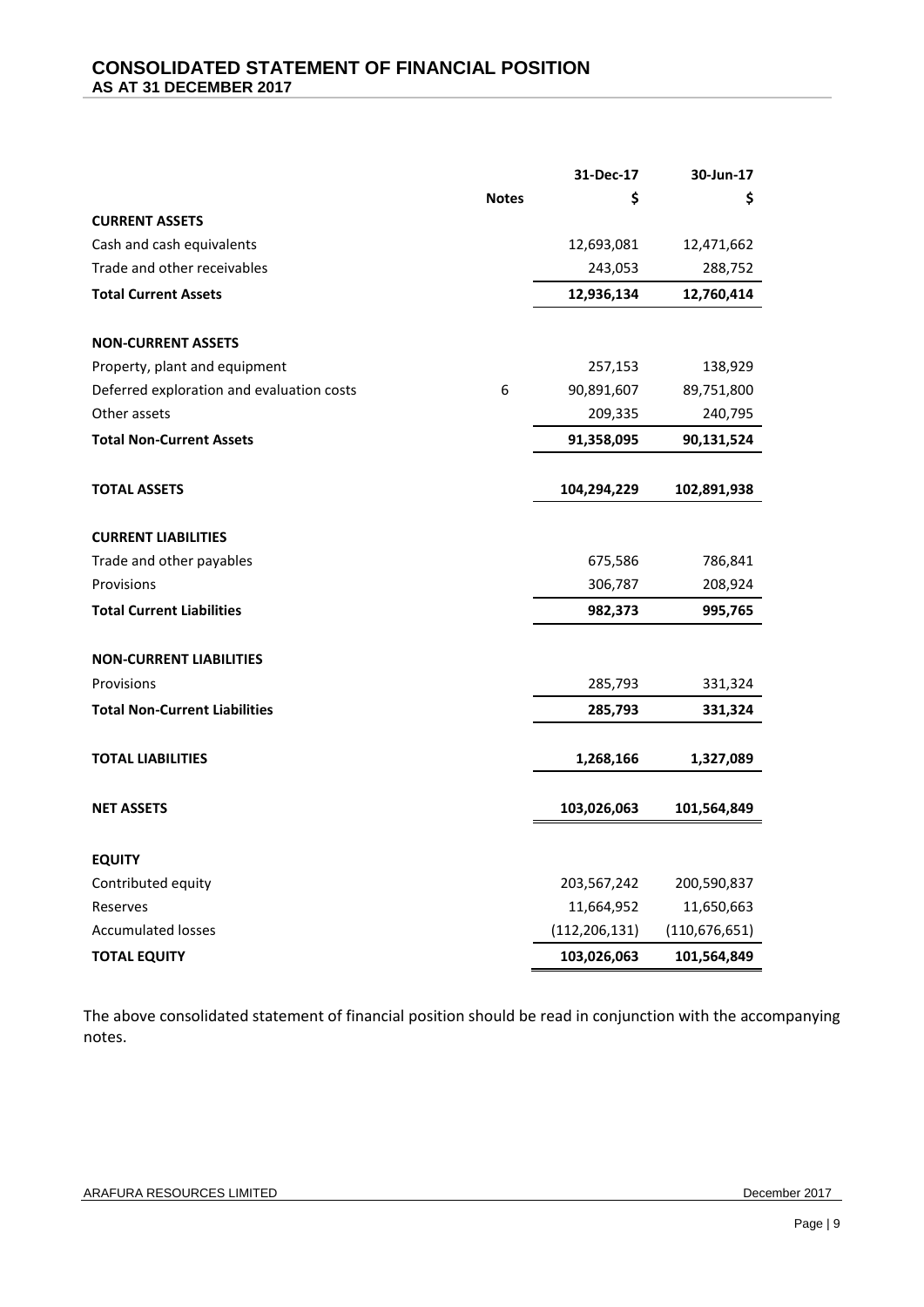# **CONSOLIDATED STATEMENT OF CHANGES IN EQUITY AS AT 31 DECEMBER 2017**

|                                                                | Contributed<br>equity | <b>Equity</b><br>reserve | <b>Accumulated losses</b> | <b>Total equity</b> |
|----------------------------------------------------------------|-----------------------|--------------------------|---------------------------|---------------------|
| <b>Consolidated</b>                                            | \$                    | \$                       | \$                        | \$                  |
| Balance at 1 July 2016                                         | 194,128,196           | 11,629,350               | (107, 263, 319)           | 98,494,227          |
| Loss for the period                                            |                       |                          | (1, 274, 084)             | (1, 274, 084)       |
| <b>Total Comprehensive Loss for</b><br>the period              |                       |                          | (1, 274, 084)             | (1, 274, 084)       |
| Cost of Share Based Options                                    |                       | 11,533                   |                           | 11,533              |
| Balance at 31 Dec 2016                                         | 194,128,196           | 11,640,883               | (108, 537, 403)           | 97,231,676          |
|                                                                |                       |                          |                           |                     |
| Balance at 1 July 2017                                         | 200,590,837           | 11,650,663               | (110, 676, 651)           | 101,564,849         |
| Loss for the period                                            |                       |                          | (1,529,480)               | (1,529,480)         |
| <b>Total Comprehensive Loss for</b><br>the period              |                       |                          | (1,529,480)               | (1,529,480)         |
| Cost of Share Based Options<br>Contributions of equity, net of |                       | 14,289                   |                           | 14,289              |
| transaction costs and tax                                      | 2,976,405             |                          |                           | 2,976,405           |
| Balance at 31 Dec 2017                                         | 203,567,242           | 11,664,952               | (112, 206, 131)           | 103,026,063         |

The above consolidated statement of changes in equity should be read in conjunction with the accompanying notes.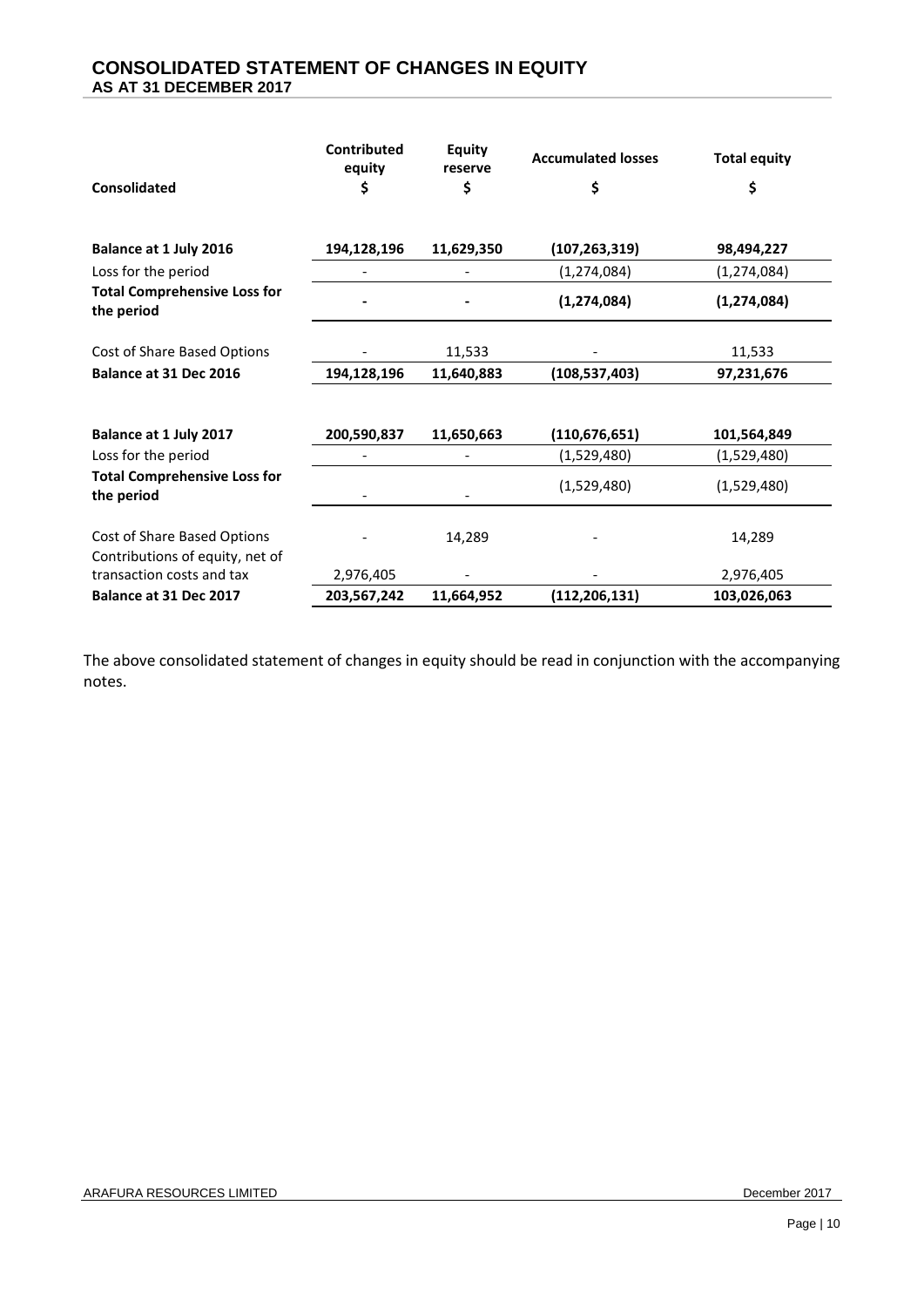|                                                               | 31-Dec-17     | 31-Dec-16     |
|---------------------------------------------------------------|---------------|---------------|
|                                                               | \$            | \$            |
| Cash flows from operating activities                          |               |               |
| Payments to suppliers and employees                           | (2, 132, 673) | (2, 296, 978) |
| Interest received                                             | 146,625       | 147,267       |
| R&D Incentive rebate - non-capitalised portion                | 659,567       | 847,253       |
| Interest paid                                                 | (3,030)       | (2,774)       |
| Net cash (outflow) from operating activities                  | (1,329,510)   | (1,305,232)   |
|                                                               |               |               |
|                                                               |               |               |
| Cash flows from investing activities                          |               |               |
| Payment for property, plant and equipment                     | (145, 300)    | (36,902)      |
| Payments for exploration and evaluation                       | (2,485,559)   | (1,610,565)   |
| Proceeds from sale of tenements                               | 31,460        | 300,000       |
| R&D Incentive rebate - capitalised portion                    | 1,173,985     | 905,760       |
| Net cash (outflow) from investing activities                  | (1,425,414)   | (441,707)     |
|                                                               |               |               |
| Cash flows from financing activities                          |               |               |
| Proceeds from share issue                                     | 3,174,550     |               |
| Capital raising expenses                                      | (198, 146)    |               |
| Net cash inflow from financing activities                     | 2,976,404     |               |
| Net increase/(decrease) in cash and cash equivalents          | 221,480       | (1,746,939)   |
|                                                               |               |               |
| Cash at the beginning of the financial year                   | 12,471,662    | 16,615,482    |
| Effects of exchange rate changes on cash and cash equivalents | (61)          | 13,343        |
| Cash and cash equivalents at the end of the financial year    | 12,693,081    | 14,881,886    |

The above consolidated statement of cash flows should be read in conjunction with the accompanying notes.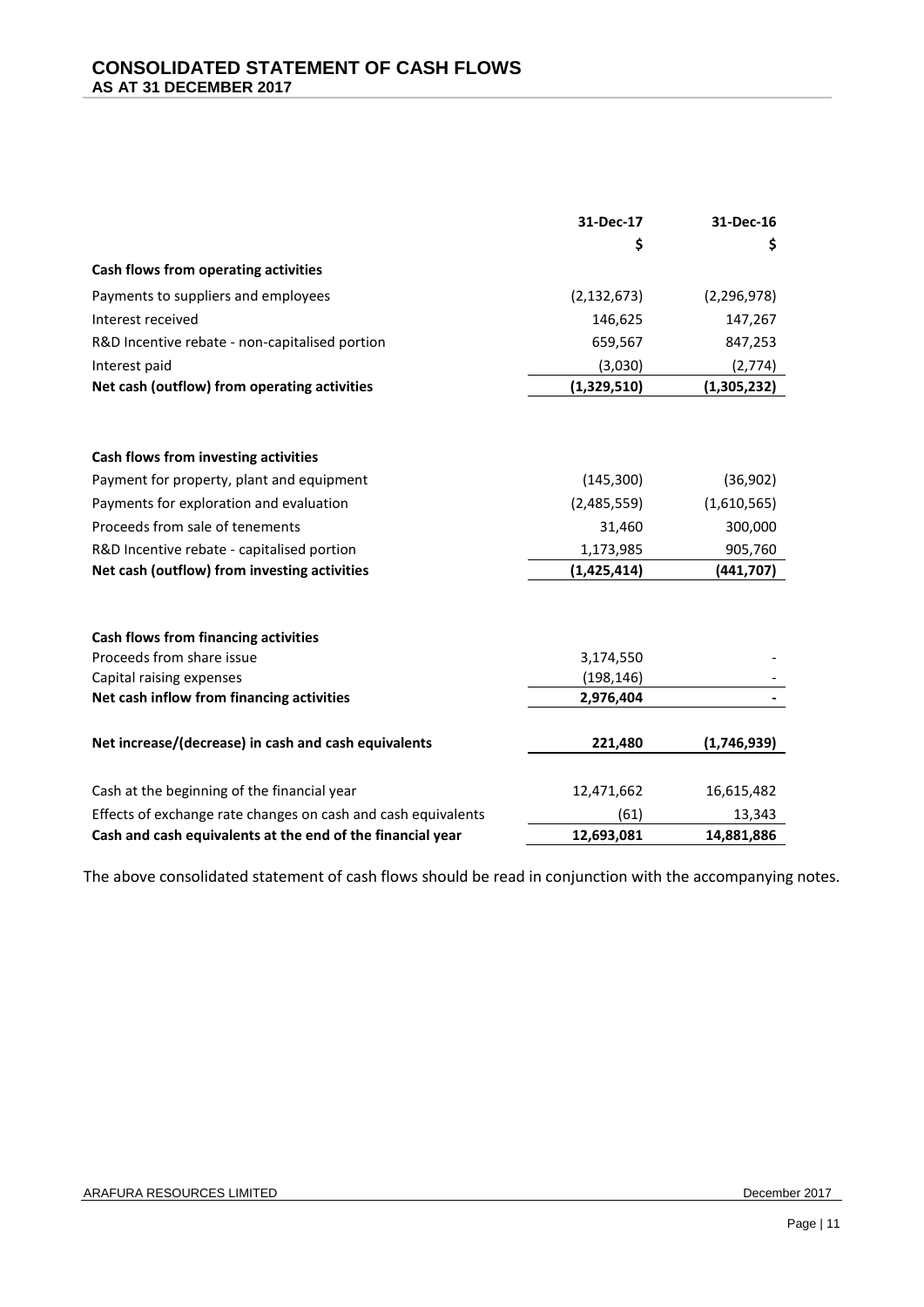# **NOTE 1: BASIS OF PREPARATION OF HALF-YEAR REPORT**

#### **BASIS OF PREPARATION**

This general purpose financial report for the interim half-year reporting period ended 31 December 2017 has been prepared in accordance with Accounting Standard AASB 134 Interim Financial Reporting and the Corporations Act 2001.

This interim financial report does not include all the notes of the type normally included in an annual financial report. Accordingly, this report is to be read in conjunction with the annual report for the year ended 30 June 2017 and any public announcements made by Arafura Resources Limited during the interim reporting period in accordance with the continuous disclosure requirements of the Corporations Act 2001.

The accounting policies adopted are consistent with those of the previous financial year and corresponding interim reporting period.

#### **NEW AND AMENDED STANDARDS ADOPTED BY THE ENTITY**

A number of new or amended standards became applicable for the current reporting period, however, the Group did not have to change its accounting policies or make retrospective adjustments as a result of adopting these standards. There may be some changes to the disclosures in the 30 June 2018 annual report as a consequence of these amendments.

#### **IMPACT OF STANDARDS ISSUED BUT NOT YET APPLIED BY THE ENTITY**

There were no new standards issued since 30 June 2017 that have been applied by Arafura Resources Limited. The 30 June 2017 annual report disclosed that Arafura Resources anticipated no material impacts (amounts recognised and/or disclosed) arising from initial application of those standards issued but not yet applied at that date, and this remains the assessment as at 31 December 2017.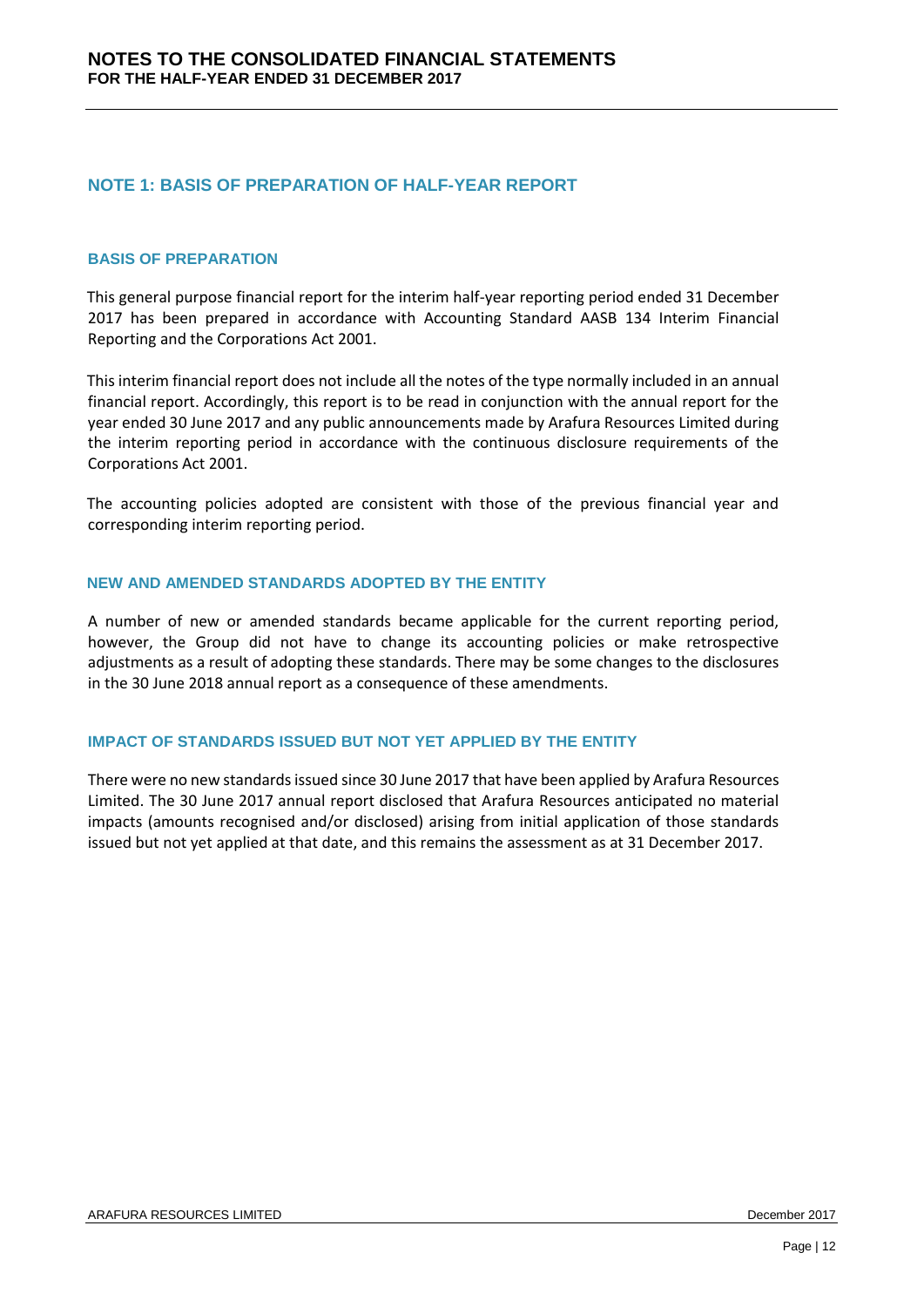## **NOTE 2: SEGMENT INFORMATION**

AASB 8 requires a management approach under which segment information is presented on the same basis as that used for internal reporting purposes.

#### **(A) DESCRIPTION OF SEGMENTS**

For management purposes, the Group is organised into business units based on the critical activities to the group and most significant areas of expenditure. The operating segments are as follows:

- (i) Project evaluation segment
- (ii) Exploration segment

Management monitors the expenditure levels of the segments against critical performance evaluations for the purpose of making decisions about resources allocation and performance assessment. Performance assessment is measured consistently with predetermined and static key performance indicators.

From a current geographical perspective the two reportable business segments operate in Australia. Should transfer pricing between operating segments occur, this would be on an arm's length manner as with transactions with third parties.

Operating segments are now reported in a manner that is consistent with the internal reporting provided to the chief operating decision maker.

#### **(B) SEGMENT INFORMATION PROVIDED TO THE ARAFURA BOARD**

Management has determined, based on strategic management reports on each segment reviewed by the Arafura Board, that the Group assesses the performance of operating segments based on a measure of adjusted EBITDA. As such this measurement excludes the effects of certain expenditure from operating segments as shown in the reconciliation of adjusted EBITDA below.

The segment information provided to the Arafura Board for the reportable segments for the halfyear ended 31 December 2017 is as follows*:*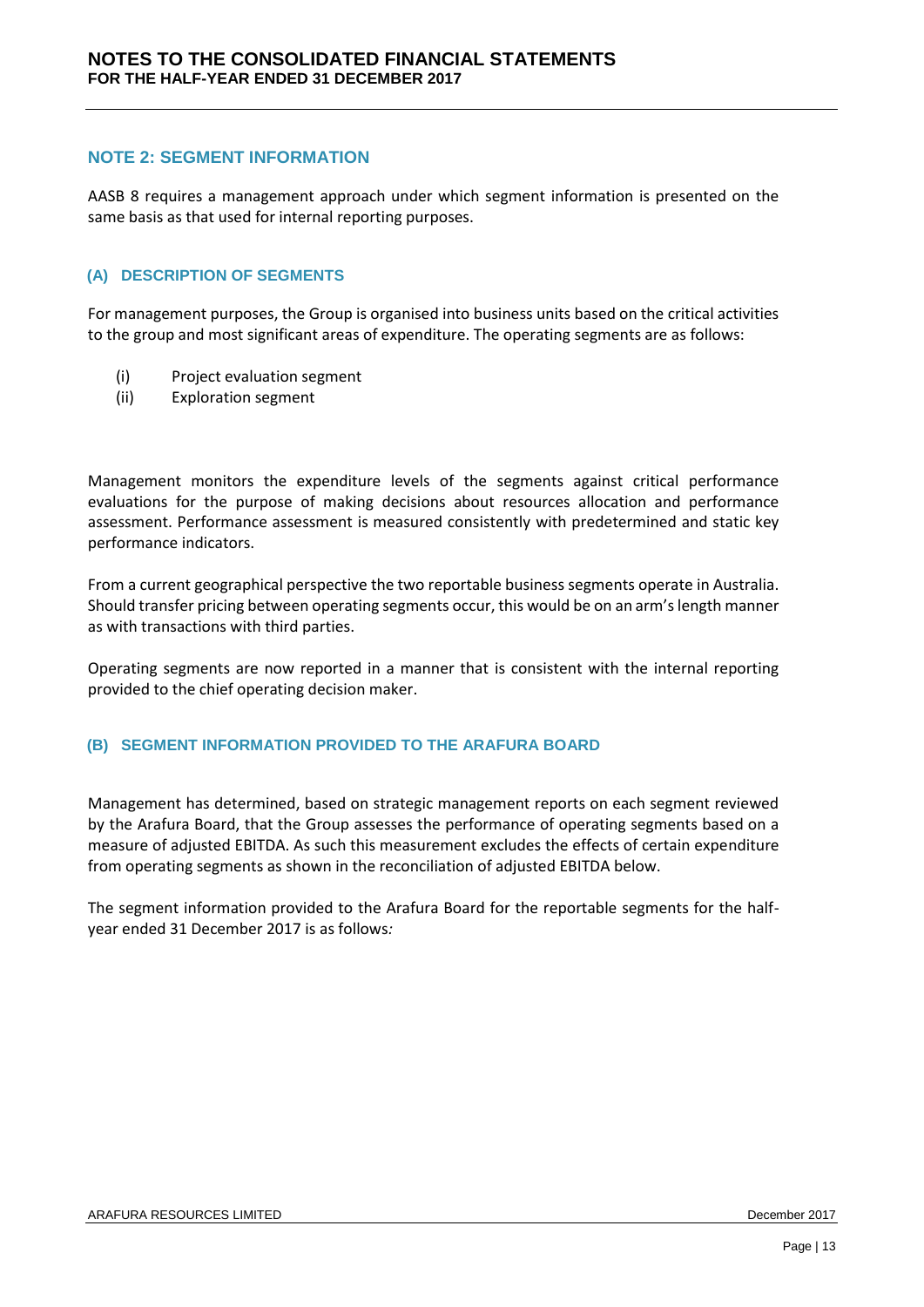## **NOTES TO THE CONSOLIDATED FINANCIAL STATEMENTS FOR THE HALF-YEAR ENDED 31 DECEMBER 2017**

|                                  | <b>Project evaluation</b> | <b>Exploration</b> | <b>Unallocated</b> | <b>Total</b>  |
|----------------------------------|---------------------------|--------------------|--------------------|---------------|
| Six Months to 31 Dec 2017        |                           |                    |                    |               |
| Segment revenue                  | 1,173,986                 |                    | 659,567            | 1,833,553     |
| Segment expenditure              | (2,207,017)               | (113,968)          | (2, 274, 999)      | (4,595,984)   |
|                                  | (1,033,031)               | (113,968)          | (1,615,432)        | (2,762,431)   |
| <b>Adjusted EBITDA</b>           |                           |                    | (1,615,432)        | (1,615,432)   |
| Capitalised expenditure          | (1,033,031)               | (113,968)          |                    | (1, 146, 999) |
|                                  | (1,033,031)               | (113,968)          | (1,615,432)        | (2,762,431)   |
| Six Months to 31 Dec 2016        |                           |                    |                    |               |
| Segment revenue                  | 905,760                   |                    | 847,253            | 1,753,013     |
| Segment expenditure              | (1, 262, 471)             | (195, 658)         | (2, 211, 463)      | (3,669,592)   |
|                                  | (356, 711)                | (195, 658)         | (1, 364, 210)      | (1,916,579)   |
| <b>Adjusted EBITDA</b>           |                           |                    | (1,364,210)        | (1,364,210)   |
| Capitalised expenditure          | (356, 711)                | (195, 658)         |                    | (552, 369)    |
|                                  | (356, 711)                | (195, 658)         | (1,364,210)        | (1,916,579)   |
| <b>Total segment assets</b>      |                           |                    |                    |               |
| 31-Dec-17                        | 77,173,487                | 13,718,120         | 13,402,622         | 104,294,229   |
| 30-Jun-17                        | 76,140,458                | 13,611,342         | 13,140,138         | 102,891,938   |
| <b>Total segment liabilities</b> |                           |                    |                    |               |
| 31-Dec-17                        | 382,608                   | 12,316             | 873,243            | 1,268,166     |
| 30-Jun-17                        | 473,735                   | 12,075             | 841,279            | 1,327,089     |

|                                      |             | <b>Consolidated Entity Half</b><br>Year |  |  |
|--------------------------------------|-------------|-----------------------------------------|--|--|
|                                      | 31-Dec-17   | 31-Dec-16                               |  |  |
|                                      | \$          | \$                                      |  |  |
| <b>Adjusted EBITDA</b>               | (1,615,432) | (1,364,210)                             |  |  |
| Interest Received                    | 137,602     | 132,954                                 |  |  |
| <b>Finance Costs</b>                 | (3,030)     | (2,774)                                 |  |  |
| Depreciation & amortisation          | (27,074)    | (23, 982)                               |  |  |
| Impairment on assets                 | (7, 192)    | (4,905)                                 |  |  |
| Share option expense                 | (14, 289)   | (11, 533)                               |  |  |
| Unrealised exchange rate (loss)/gain | (65)        | 366                                     |  |  |
| Loss before income tax               | (1,529,480) | (1,274,084)                             |  |  |
|                                      |             |                                         |  |  |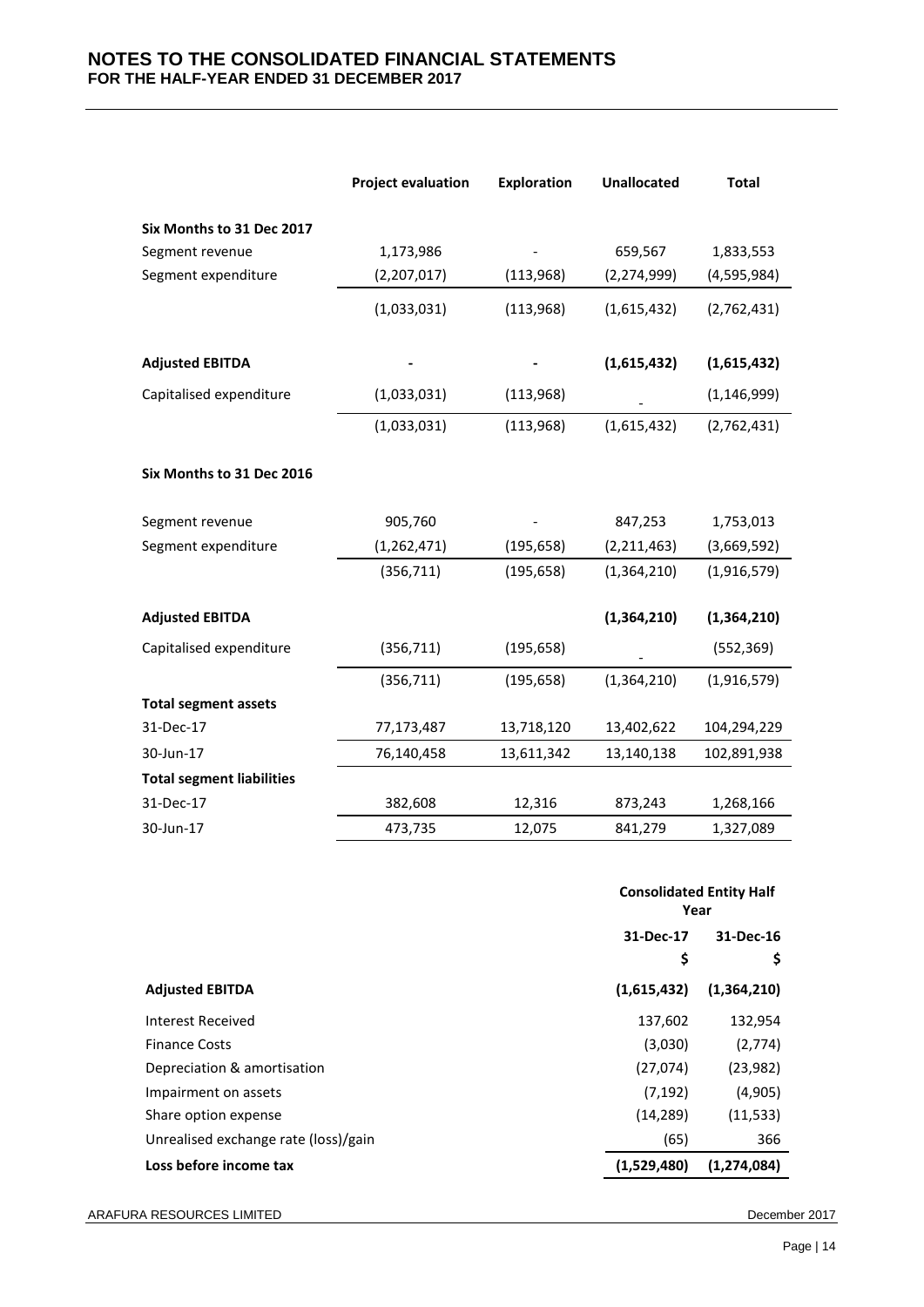# **NOTE 3: REVENUE**

|                                                     | <b>Consolidated Entity Half Year</b> |           |  |
|-----------------------------------------------------|--------------------------------------|-----------|--|
|                                                     | 31-Dec-17                            | 31-Dec-16 |  |
|                                                     | \$                                   | \$        |  |
| Revenue from continuing operations                  |                                      |           |  |
| Other revenue                                       |                                      |           |  |
| Interest received                                   | 137,602                              | 132,954   |  |
|                                                     |                                      |           |  |
|                                                     | 137,602                              | 132,954   |  |
| <b>Other Income</b>                                 |                                      |           |  |
| Foreign exchange gain/(loss)                        | (65)                                 | 366       |  |
| Non-capitalised portion of R&D Tax Incentive rebate | 659,567                              | 847,253   |  |
|                                                     | 659,502                              | 847,619   |  |
| <b>Total Revenue</b>                                | 797,104                              | 980,573   |  |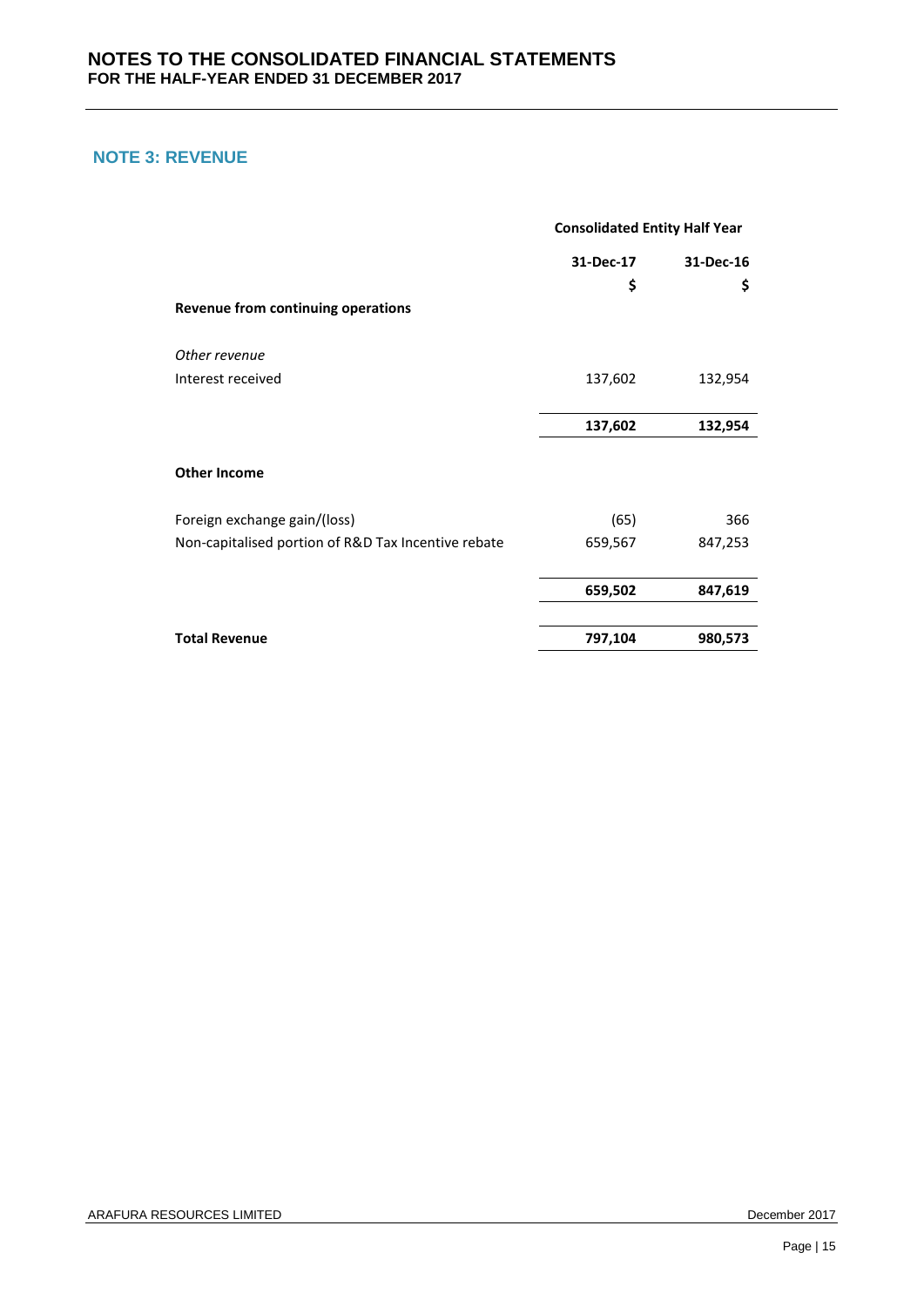# **NOTE 4: EXPENSES**

|                                        | <b>Consolidated Entity Half Year</b> |           |  |
|----------------------------------------|--------------------------------------|-----------|--|
|                                        | 31-Dec-17                            | 31-Dec-16 |  |
|                                        | \$                                   | \$        |  |
| <b>Expenses</b>                        |                                      |           |  |
| <b>Depreciation</b>                    |                                      |           |  |
| Depreciation - plant & equipment       | 18,600                               | 15,508    |  |
| Depreciation - leasehold improvements  | 8,474                                | 8,474     |  |
| <b>Total depreciation</b>              | 27,074                               | 23,982    |  |
| Finance costs                          |                                      |           |  |
| Interest expense                       | 3,030                                | 2,774     |  |
| <b>Total finance costs</b>             | 3,030                                | 2,774     |  |
| <b>Other expenses</b>                  |                                      |           |  |
| Accounting and other professional fees | 84,640                               | 73,065    |  |
| Audit fees                             | 19,035                               | 23,056    |  |
| <b>Consultants fees</b>                | 258,179                              | 239,052   |  |
| Employee benefits expense              | 1,125,679                            | 1,144,201 |  |
| Insurance                              | 39,517                               | 39,502    |  |
| Legal fees                             | 113,889                              | 120,825   |  |
| Share registry and stock listing fees  | 66,572                               | 47,695    |  |
| Other expenses                         | 581,777                              | 535,600   |  |
| Total other expenses                   | 2,289,288                            | 2,222,996 |  |
| <b>Impairment of assets</b>            |                                      |           |  |
| Capitalised exploration expenditure    | 7,192                                | 4,905     |  |
| Capitalised evaluation expenditure     |                                      |           |  |
| Total impairment of assets             | 7,192                                | 4,905     |  |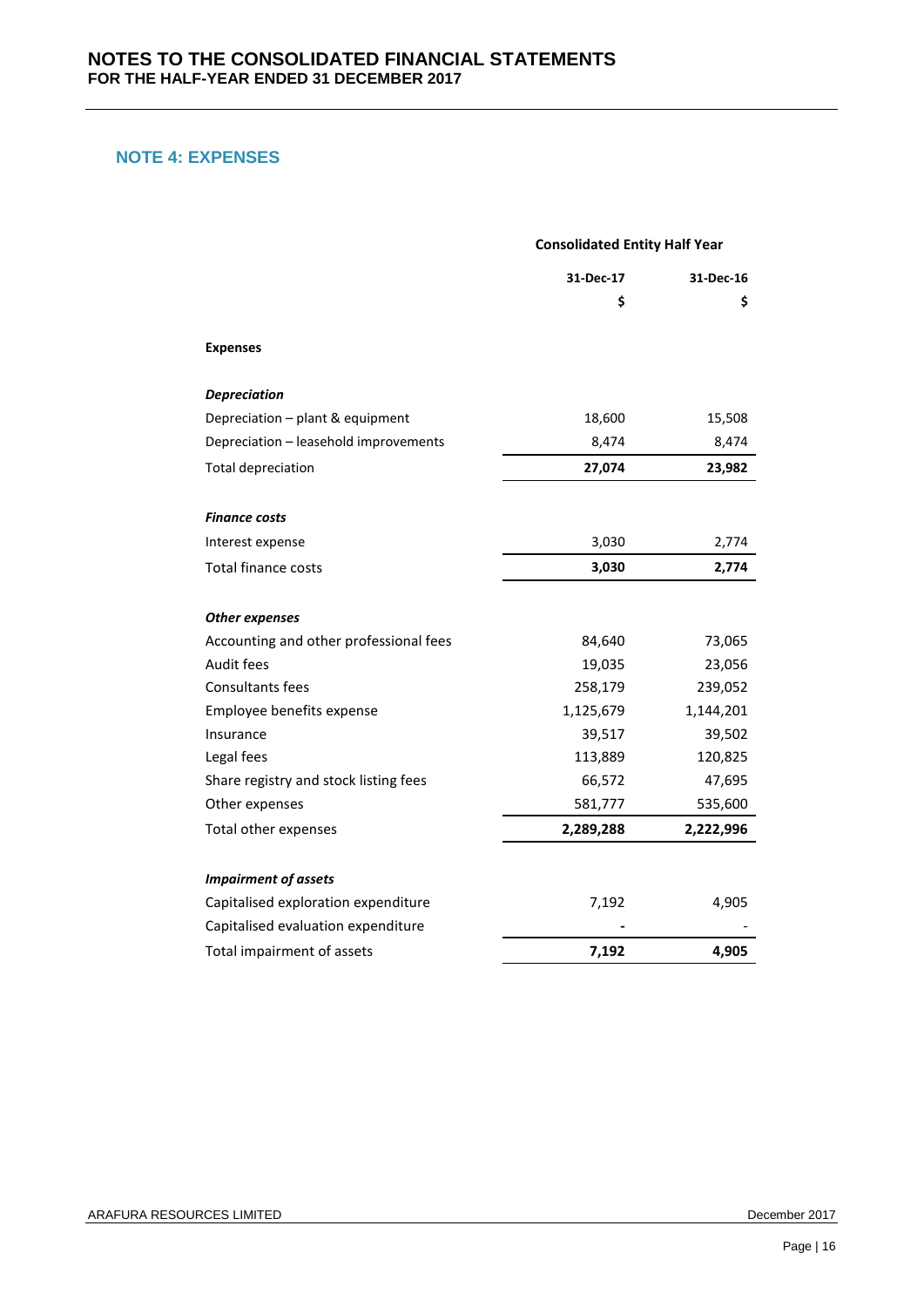# **NOTE 5: SHARE BASED PAYMENTS**

#### **Employee option plan**

The establishment of the Arafura Resources Limited Employee Share Option Plan (ESOP) was approved by shareholders at the 2017 AGM. The options are issued for nil consideration and are granted at the discretion of the Board.

The options cannot be transferred, are not quoted on the Australian Stock Exchange (ASX) and carry no dividend or voting rights. The exercise price is based on the weighted average price at which the Company's shares are traded on the ASX during a specified period immediately before the options are granted.

Once able to be exercised, options are exercisable at any time whilst the holder is employed by Arafura Resources Limited. When exercisable, each option is convertible into one ordinary share.

Options may also be issued outside of the ESOP. These options are offered at the Directors' discretion to prospective employees as an incentive to commence employment with Arafura Resources Limited.

During the half year ended 31 December 2017, 2,055,000 options were granted to various employees, including key management personnel in 3 Tranches. The company has internally measured the fair value of options granted by adopting a Black-Scholes pricing model. The key inputs for the model are tabled below.

| <b>Black-Scholes Pricing Model</b> |            |                |            |  |
|------------------------------------|------------|----------------|------------|--|
| <b>Tranche</b>                     | 1          | $\overline{2}$ | 3          |  |
| <b>Grant Date</b>                  | 31/07/2017 | 31/07/2017     | 31/07/2017 |  |
| Date of Expiry                     | 30/06/2021 | 30/06/2021     | 30/06/2021 |  |
| Vesting trigger date               | 31/07/2018 | 31/07/2019     | 31/07/2020 |  |
| <b>Exercise Price</b>              | \$0.15     | \$0.15         | \$0.15     |  |
| Share price (at issue date)        | \$0.07     | \$0.07         | \$0.07     |  |
| <b>Risk free interest rate</b>     | 1.85%      | 1.94%          | 2.00%      |  |
| <b>Volatility</b>                  | 72.43%     | 74.33%         | 74.57%     |  |
| <b>Years to Expiry</b>             | 2.42 years | 2.92 years     | 3.42 years |  |
| <b>Number of Rights Granted</b>    | 685,000    | 685,000        | 685,000    |  |
| Fair Value per right               | \$0.016    | \$0.02         | \$0.023    |  |
| <b>Total Fair Value</b>            | \$10,960   | \$13,700       | \$15,755   |  |

The total expenses arising from share-based payment transactions recognized during the period as part of employee benefit expense were as follows:

|                                                           | 31-Dec-17 | 31-Dec-16 |
|-----------------------------------------------------------|-----------|-----------|
|                                                           | S         |           |
| Options issued under the executive & employee option plan | (14, 287) | (11, 533) |
|                                                           | (14, 287) | (11, 533) |
|                                                           |           |           |

#### ARAFURA RESOURCES LIMITED December 2017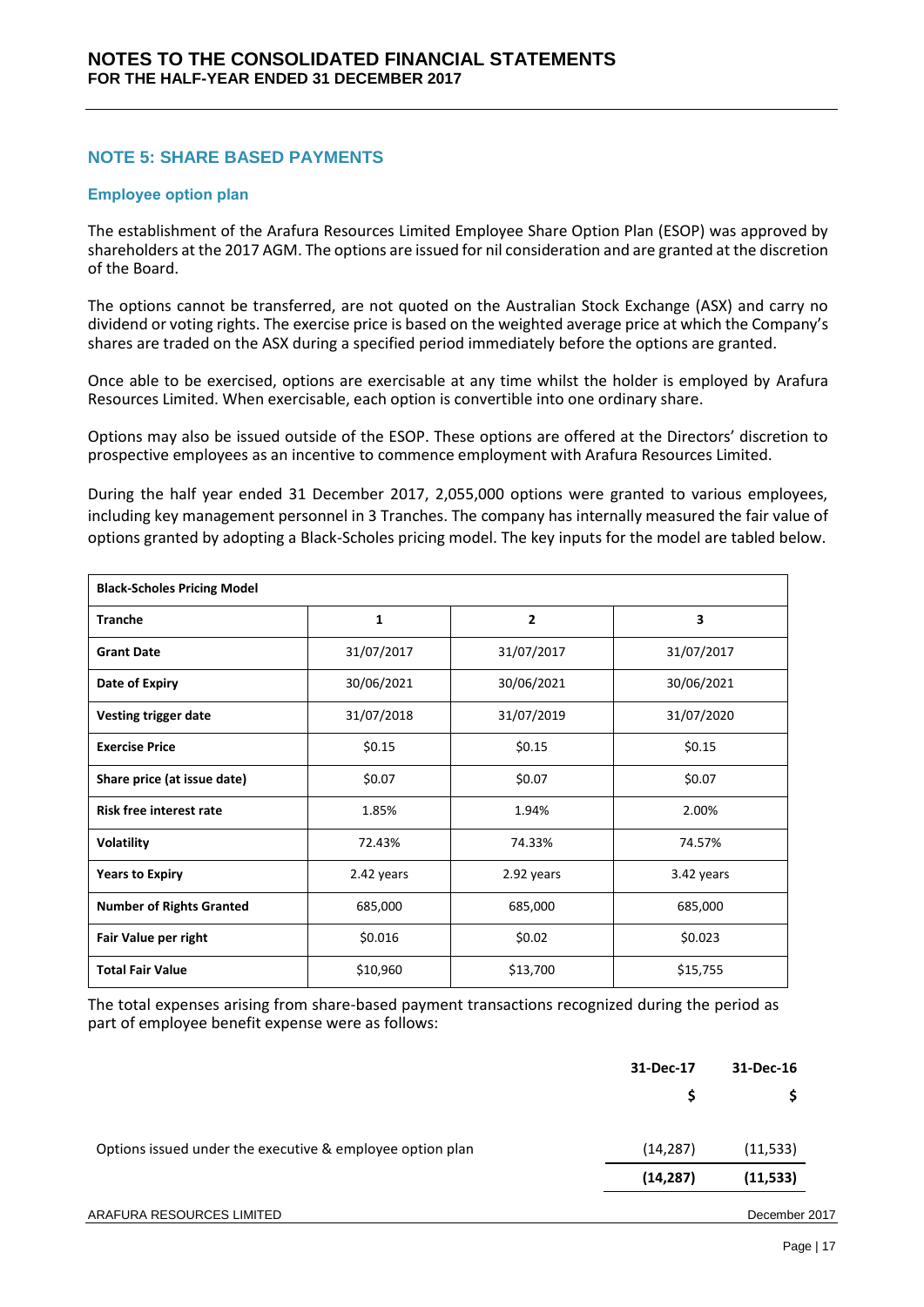# **NOTE 6: DEFERRED EXPLORATION AND EVALUATION EXPENDITURE**

|                                                                         | <b>Consolidated Entity Half Year</b> |            |
|-------------------------------------------------------------------------|--------------------------------------|------------|
|                                                                         | 31-Dec-17                            | 30-Jun-17  |
|                                                                         | \$                                   | \$         |
| <b>Exploration and evaluation costs carried forward</b>                 |                                      |            |
| Balance at beginning of period                                          | 89,751,800                           | 87,308,434 |
| Capitalised exploration expenditure                                     | 113,968                              | 363,067    |
| Capitalised evaluation expenditure (a)                                  | 2,207,017                            | 2,991,560  |
| Impairment of exploration expenditure                                   | (7, 192)                             | (5,501)    |
| R&D Tax Incentive rebate receipted against capitalised evaluation costs | (1, 173, 986)                        | (905, 760) |
| Balance at end of period                                                | 90,891,607                           | 89,751,800 |

(a) Capitalised evaluation expenditure is expenditure on the Nolans Project feasibility works and environment impact assessment to evaluate, formulate and demonstrate the technical feasibility and commercial viability in developing a Rare Earths processing plant to process and treat the ore to be mined from the Nolans Project.

The exploration and evaluation costs in relation to each area of interest are carried forward as an asset where the Group:

- Has rights to tenure of the area of interest; and
- The exploration and evaluation expenditures are expected to be recouped through successful development and exploitation of the area of interest or; alternatively by its sale; or
- Exploration and evaluation activities in the area of interest have not at the end of the reporting period reached a stage which permits a reasonable assessment of the existence or otherwise of economically recoverable reserves, and active and significant operations in, or in relation to, the area of interest are continuing.

# **NOTE 7: RELATED PARTY TRANSACTIONS**

During July 2017 key management personnel Peter Sherrington, Richard Brescianini and Brian Fowler were issued with 300,000 options each, for shares in the Company with a strike price of \$0.15 and an expiry date of 30/06/2021. These options vest in three equal tranches; one third for every year of service from the 31/07/2017 grant date. Please see note 5 for more information on these and other share-based payments.

There were no other related party transactions during the half-year other than payments to key management personnel which were in line with 30 June 2017.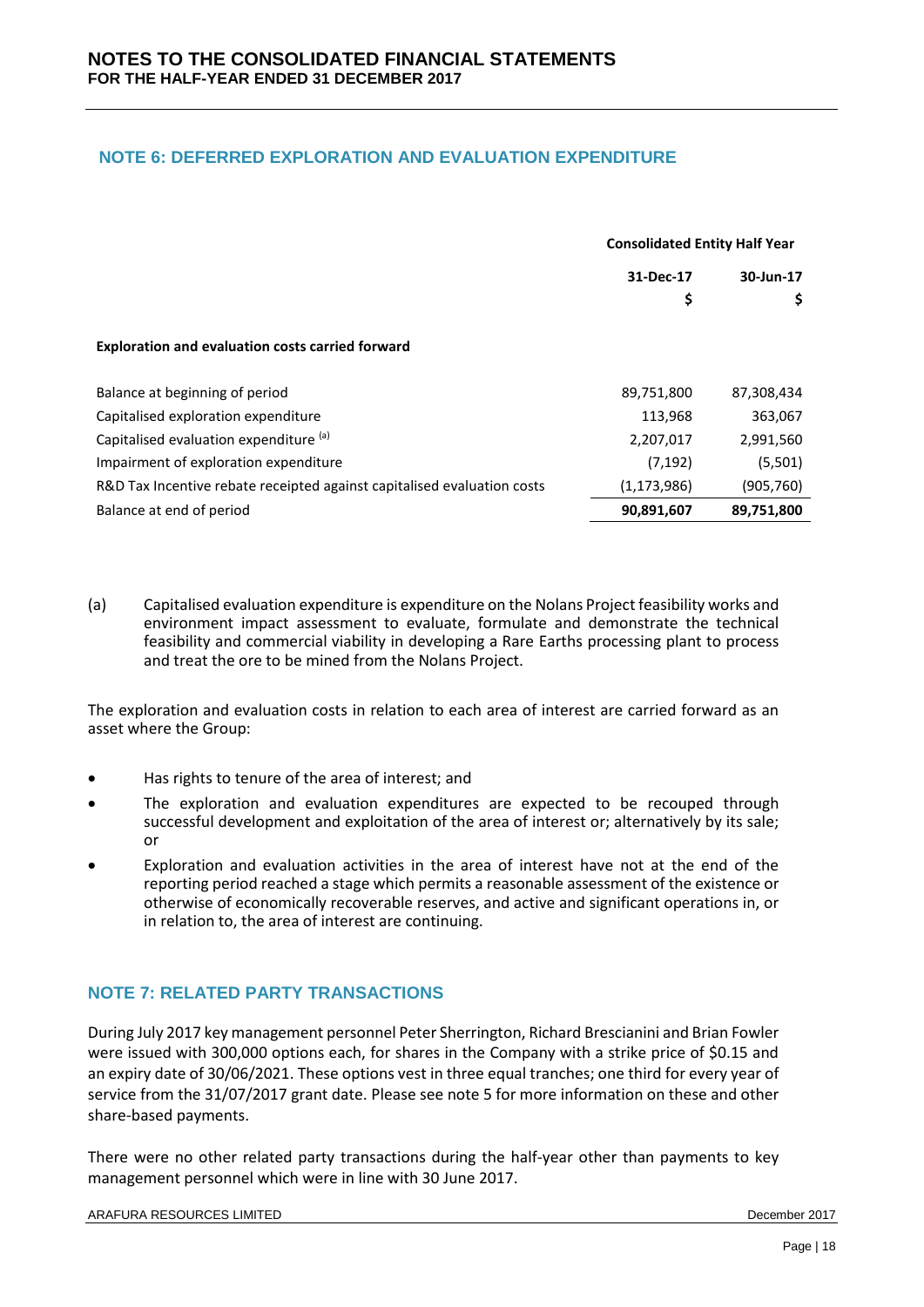## **NOTE 8: COMMITMENTS**

There have been no significant changes in commitments and contingencies since the release of the 30 June 2017 Financial Statements.

## **NOTE 9: EVENTS OCCURING AFTER THE REPORTING DATE**

On the 30th of January 2018 Mark Southey was appointed as a Non-Executive Director of the Company.

There have been no other subsequent matters after the reporting date.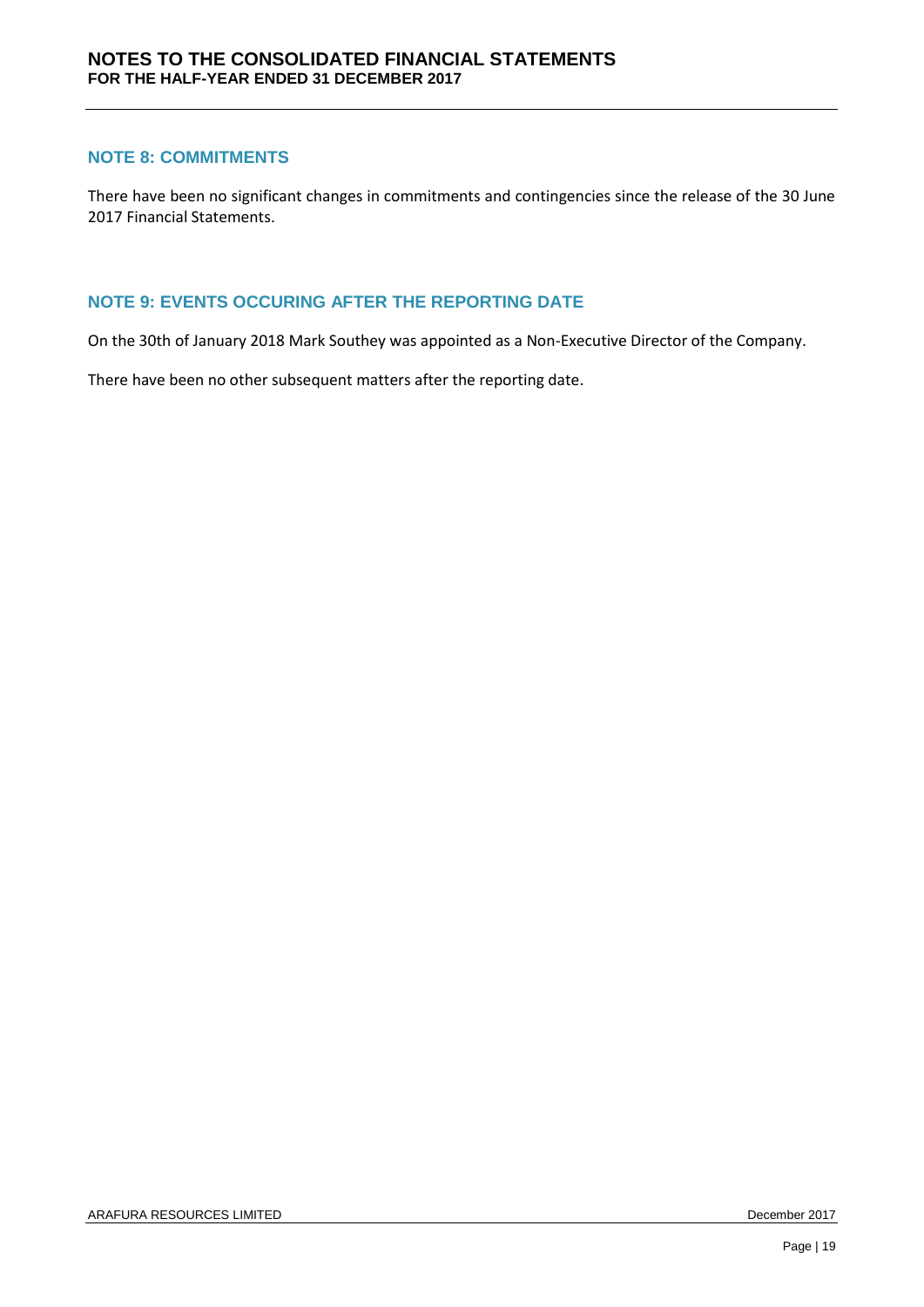In the Directors' opinion:

- (a) the financial statements and notes set out on pages 12-19 are in accordance with the *Corporations Act 2001*; and
	- (I) complying with Accounting Standard AASB 134 *Interim Financial Reporting* and the *Corporations Regulations 2001* and other mandatory professional reporting requirements; and
	- (ii) give a true and fair view of the consolidated entity's financial position as at 31 December 2017 and of its performance for the half-year ended on that date.
- (b) there are reasonable grounds to believe that the company will be able to pay its debts as and when they become due and payable.

This declaration is made in accordance with a resolution of the Board of Directors and is signed for and on behalf of the directors by:

Sporky.

**Gavin Lockyer** CEO & Managing Director

Perth 1 March 2018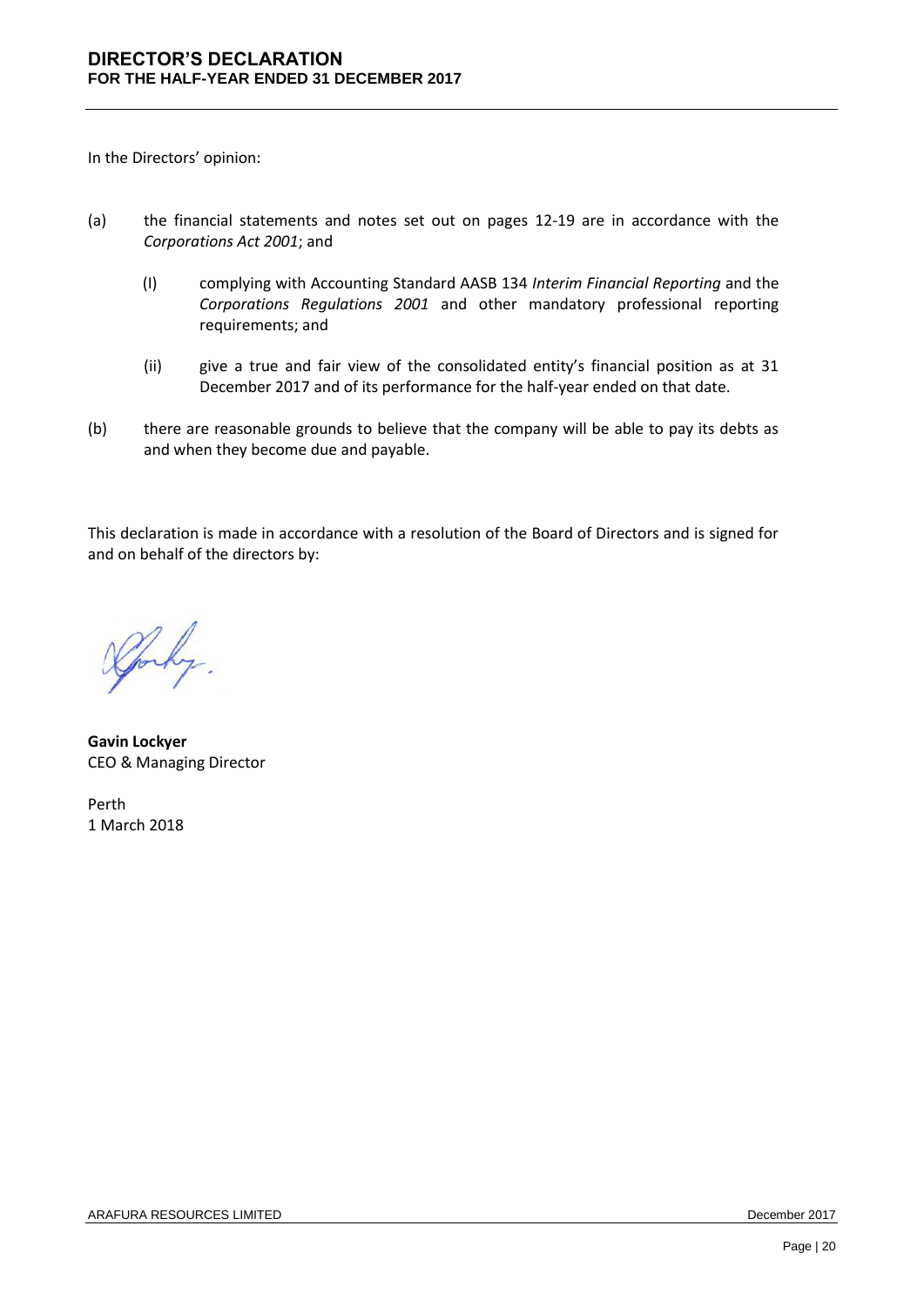

38 Station Street Subiaco, WA 6008 PO Box 700 West Perth WA 6872 Australia

# **INDEPENDENT AUDITOR'S REVIEW REPORT**

To the members of Arafura Resources Limited

# **Report on the Half-Year Financial Report**

#### **Conclusion**

We have reviewed the half-year financial report of Arafura Resources Limited (the Company) and its subsidiaries (the Group), which comprises the consolidated statement of financial position as at 31 December 2017, the consolidated statement of profit or loss and other comprehensive income, the consolidated statement of changes in equity and the consolidated statement of cash flows for the halfyear then ended, and notes comprising a statement of accounting policies and other explanatory information, and the directors' declaration.

Based on our review, which is not an audit, we have not become aware of any matter that makes us believe that the half-year financial report of the Group is not in accordance with the *Corporations Act 2001* including:

- (i) Giving a true and fair view of the Group's financial position as at 31 December 2017 and of its financial performance for the half-year ended on that date; and
- (ii) Complying with Accounting Standard AASB 134 *Interim Financial Reporting* and the *Corporations Regulations 2001.*

#### **Directors' responsibility for the Half-Year Financial Report**

The directors of the company are responsible for the preparation of the half-year financial report that gives a true and fair view in accordance with Australian Accounting Standards and the *Corporations Act 2001* and for such internal control as the directors determine is necessary to enable the preparation of the half-year financial report that is free from material misstatement, whether due to fraud or error.

#### **Auditor's responsibility**

Our responsibility is to express a conclusion on the half-year financial report based on our review. We conducted our review in accordance with Auditing Standard on Review Engagements ASRE 2410 *Review of a Financial Report Performed by the Independent Auditor of the Entity*, in order to state whether, on the basis of the procedures described, we have become aware of any matter that makes us believe that the half-year financial report is not in accordance with the *Corporations Act 2001* including giving a true and fair view of the Group's financial position as at 31 December 2017 and its financial performance for the half-year ended on that date and complying with Accounting Standard AASB 134 *Interim Financial Reporting* and the *Corporations Regulations 2001*. As the auditor of the Group, ASRE 2410 requires that we comply with the ethical requirements relevant to the audit of the annual financial report.

A review of a half-year financial report consists of making enquiries, primarily of persons responsible for financial and accounting matters, and applying analytical and other review procedures. A review is substantially less in scope than an audit conducted in accordance with Australian Auditing Standards and consequently does not enable us to obtain assurance that we would become aware of all significant matters that might be identified in an audit. Accordingly, we do not express an audit opinion.

BDO Audit (WA) Pty Ltd ABN 79 112 284 787 is a member of a national association of independent entities which are all members of BDO Australia Ltd ABN 77 050 110 275, an Australian company limited by guarantee. BDO Audit (WA) Pty Ltd and BDO Australia Ltd are members of BDO International Ltd, a UK company limited by guarantee, and form part of the international BDO network of independent member firms. Liability limited by a scheme approved under Professional Standards Legislation, other than for the acts or omissions of financial services licensees.